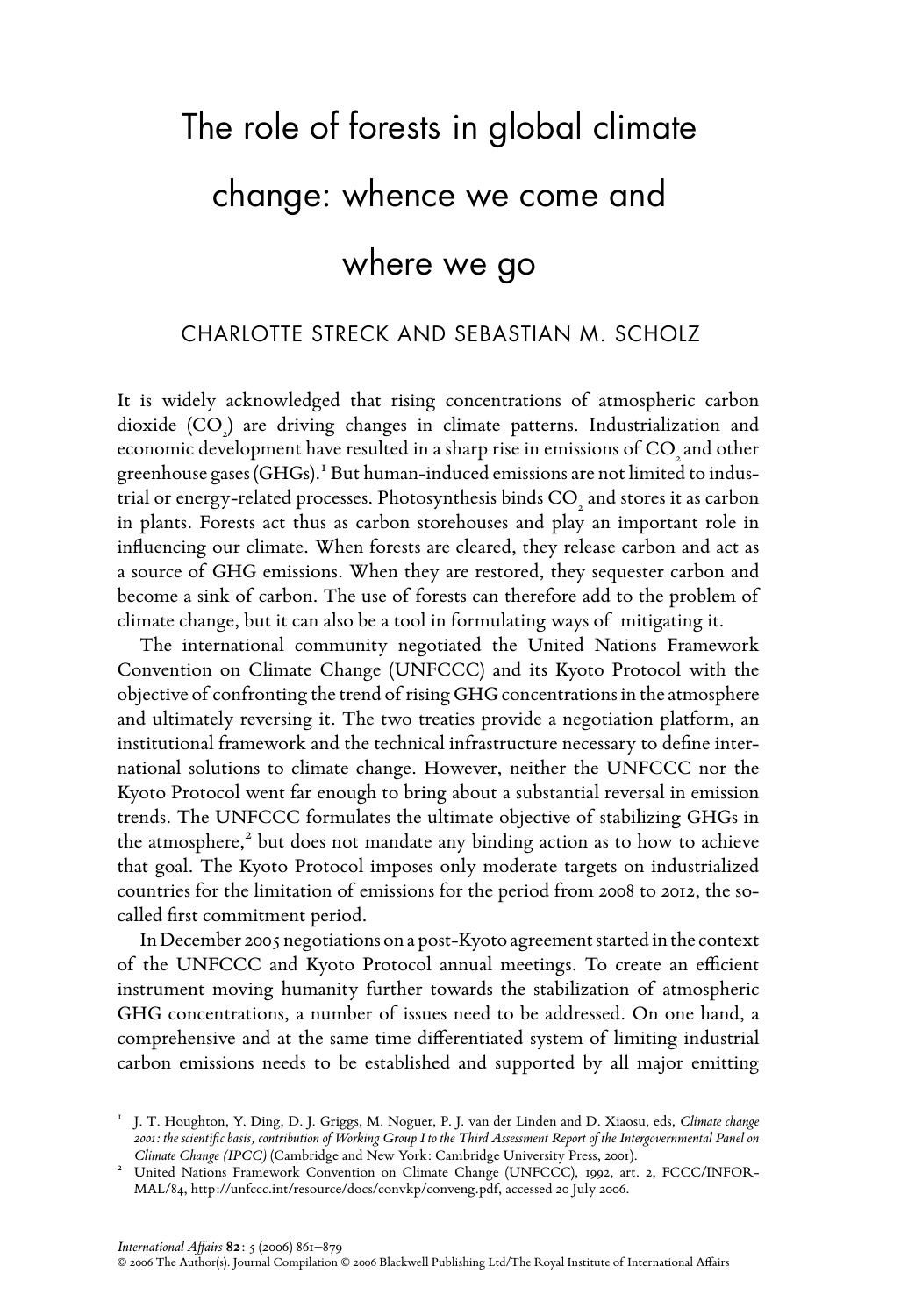countries. On the other hand, the significance of carbon storage and release in biological systems makes it mandatory to include emissions from biomass in any post-Kyoto regime.

During negotiations on the Kyoto Protocol and further negotiations on a framework for forestry projects, parties did not reach consensus on how to integrate forestry-related carbon fluxes into the protocol. Negotiators underestimated the importance of the role of forestry in achieving a political agreement in Kyoto. Scientific knowledge was limited and negotiators were poorly informed.<sup>3</sup> How to account for forestry removals and emissions became chronically controversial. As a result, the reference to forestry activities in the Kyoto Protocol is limited to a number of accounting rules and the possibility of implementing forestry projects under the protocol's flexible mechanisms. These mechanisms allow industrialized countries with emissions targets to implement projects that reduce emissions in developing and transition countries.4 Once these reductions are quantifi ed, measured and verified by environmental auditors, they can be credited towards the emission targets of the investor country. The Clean Development Mechanism (CDM) is the instrument that involves developing countries by allowing the transfer of 'certified emission reductions' from activities in developing countries to industrialized countries. Joint Implementation  $(II)$  is the mechanism that defines a similar crediting tool for projects implemented (mostly) in east European transition economies.

CDM and JI allow credits to be acquired not only for reduced emissions, but also for projects that help in the sequestration of carbon dioxide. The climate community—never shy in creating new acronyms—refers to the changes in terrestrial biomass as 'land use, land-use change, and forestry' or 'LULUCF'. At present, LULUCF-related projects in developing countries are limited to specific 'afforestation and reforestation' (A&R) projects. In principle though, LULUCF projects could include the implementation of other sustainable agricultural practices such as conservation farming, or forest or wetland management. Most importantly, neither the UNFCCC nor the Kyoto Protocol includes a mechanism to reduce emissions from deforestation, which alone is responsible for about one quarter of global GHG emissions.

Because the Kyoto Protocol does not address forest conservation or the prevention of deforestation, tropical countries are restricted in their opportunities to benefit from the CDM. A fair and complete post-Kyoto regime will have to expand the existing system by creating a framework encompassing all LULUCFrelated changes in carbon stocks. Developing countries act as stewards of many of the earth's biological resources. They will have to be integrated into an incentive framework which rewards forestry conservation, sustainable forest management and afforestation.

<sup>3</sup> E. Trines, 'Possible role of land use, land-use change and forestry in future climate regimes: an inventory of some options', study commissioned by the Ministry of Agriculture, Nature and Food Quality of The Netherlands, 2004, http://www.rainforestcoalition.org/documents/EUFinalReport9November2004.pdf, accessed 20 July 2006. <sup>4</sup>

These countries are listed in Annex I of the UNFCCC. The emission targets are formulated in Annex B of the Kyoto Protocol. Most commonly the parties with emission targets are referred to as 'Annex I' countries.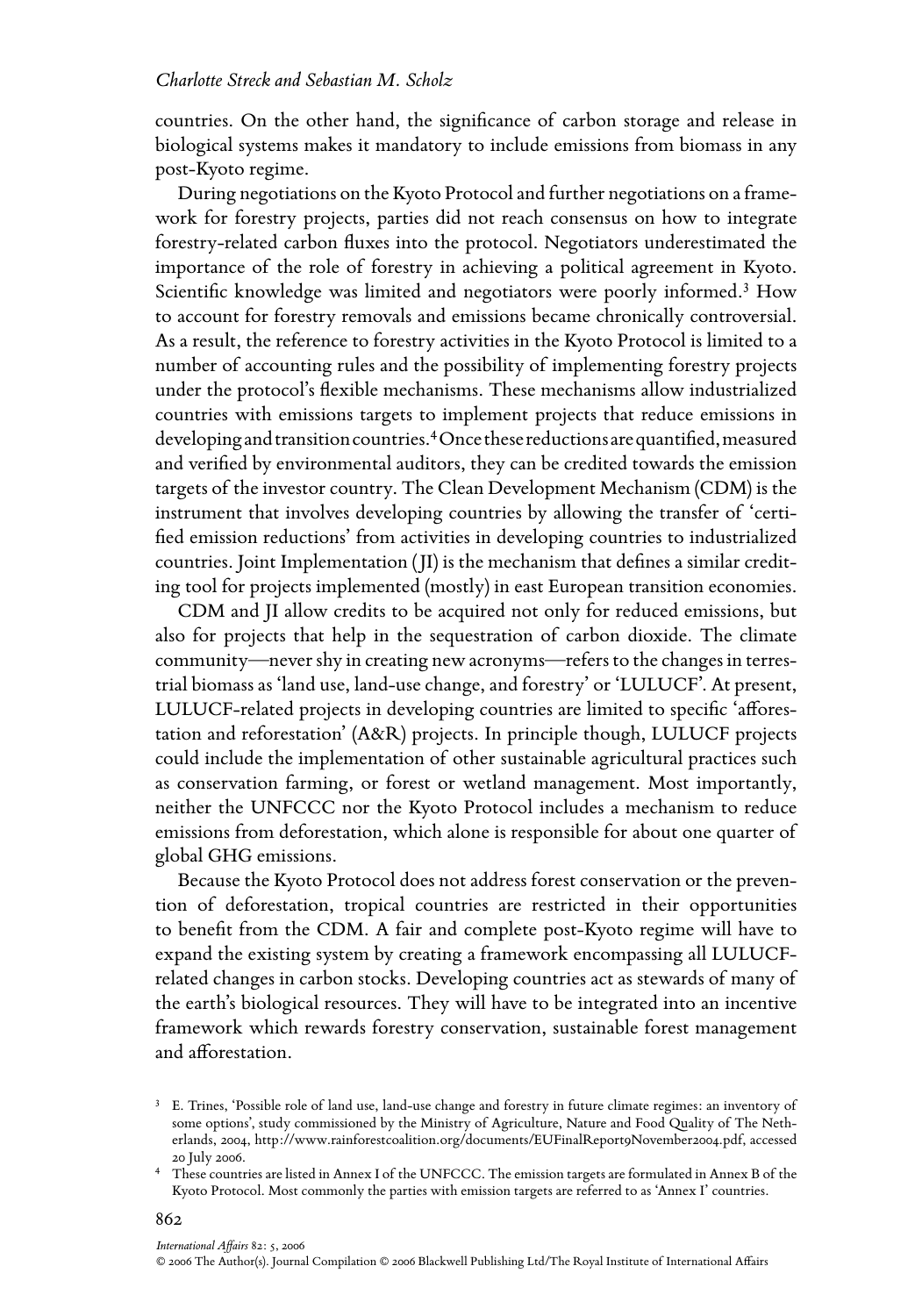The objective of this article is to contribute to the discussion on how future international instruments can create such an incentive structure to protect standing forests and motivate reforestation. We will first briefly summarize the linkage between biological storage of carbon in forests and climate change. We will then review the history of LULUCF negotiations in the context of the UNFCCC. In the next section we will give an overview of the status of carbon crediting for forestry projects. From there we will look to the future and discuss how a broader incentive system for protection of forests can be included into a future climate regime. The article ends with a summary of main points and an outlook for the forthcoming climate negotiations.

## **The impact of forests on climate change**

Carbon dioxide is constantly exchanged between the atmosphere, the oceans and terrestrial ecosystems. Vegetation and soils can accumulate carbon, thus reducing the rate of CO<sub>2</sub> build-up in the atmosphere that is responsible for climate change. This opportunity and its potential implications for climate protection started to be recognized in the late 1980s in the discussions leading to the global environmental summit that took place in 1992 in Rio de Janeiro.<sup>5</sup> Ever since, this topic has figured on the agenda of international climate negotiators.

Forest ecosystems contain the majority (approximately 60 per cent) of the carbon stored in terrestrial ecosystems. $^6$  Thus the world's forests sequester and conserve more carbon than all other terrestrial ecosystems and account for 90 per cent of the annual carbon flux between the atmosphere and the earth's land surface.<sup>7</sup> The carbon is stored both in the form of biomass (trunks, branches, foliage, roots, etc.) and in the form of organic carbon in the soil. Globally, the soil carbon exceeds the carbon stocks in vegetation by a factor of about five, but this ratio varies among different ecosystems. For tropical forests the ratio is almost balanced, which aggravates the effect of the current and continuing loss of tropical forests.

Over time forests accumulate carbon through the growth of trees and the increase of soil organic carbon unless major disturbances occur. Immature forests sequester carbon at high rates, while in mature forests carbon sequestration eventually equals decomposition; that is, the carbon balance of the ecosystem reaches a steady state. The forest is a 'carbon reservoir', but no longer acts as a carbon  $\sinh^8$  This means that whether forests act as reservoirs, sinks for carbon from the atmosphere, or sources of GHGs depends on several factors such as the age of the forest, the management regime, other biotic and abiotic disturbances (e.g. insect pests, forest fires, etc.) and human-induced deforestation.

<sup>&</sup>lt;sup>5</sup> Information Unit on Climate Change (IUCC), Noordwijk ministerial declaration on climate change, (Châtelaine, Switzerland: UNEP, 1993), www.cs.ntu.edu.au/homepages/jmitroy/sid101/uncc/fs218.html, accessed 20 July 2006.

accessed 20 July 2006. <sup>6</sup> IPCC, *Land use, land-use change, and forestry: a special report of the IPCC* (Cambridge and New York: Cambridge

University Press, 2000). <sup>7</sup> J. K.Winjum, R. K. Dixon and P. E. Schroeder, 'Forest management and carbon storage: an analysis of 12 key forest nations', *Water, Air, and Soil Pollution*, 70: 1–4, 1993, pp. 239–57.<br><sup>8</sup> The UNFCCC defines a sink as 'any process, activity or mechanism which removes a greenhouse gas, an

aerosol or a precursor of a greenhouse gas from the atmosphere' (art. 1.8).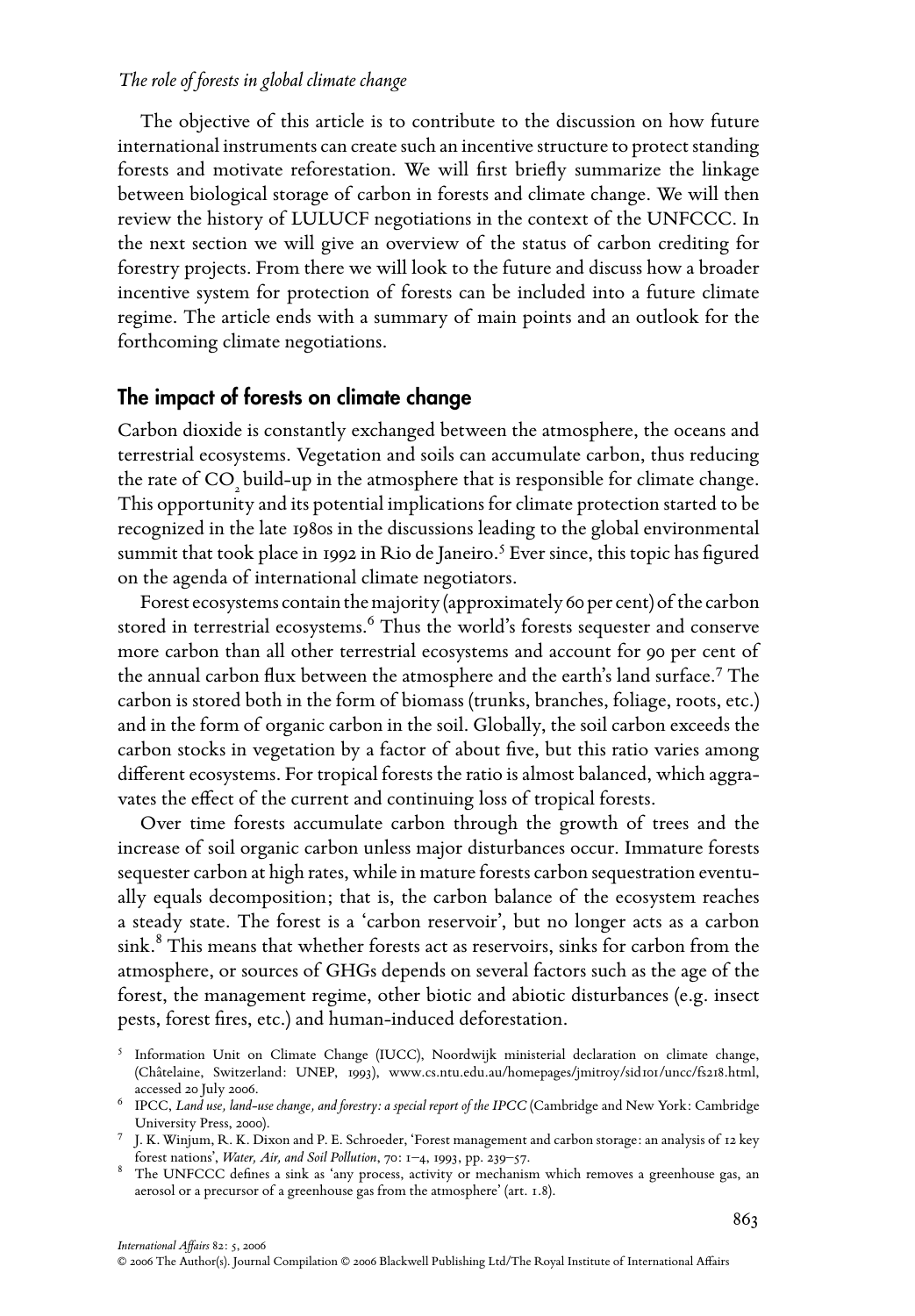To give an example, at present, temperate forests are considered to act as a sink for carbon from the atmosphere because of reduced harvest levels, increased regeneration efforts and administrative set-asides, as well as changes in the environment such as CO<sub>2</sub> fertilization effects.<sup>9</sup> In the tropics, however, forests are still reported to be a net carbon emitter as a result of mainly human-induced land-use change.10 Globally, the clearing of forests has reduced forest area by almost 20 per cent in the last 140 years.<sup>11</sup> By far the greatest sources of forestry-related emissions are clear-cutting and logging in forests. These activities are responsible for about 20 per cent of global, human-induced emissions.12

Besides the key role that forests play in the carbon cycle, they provide many goods and services that society values highly. These include timber and non-wood products (e.g. fuel and fibre) as well as food and medicines, biodiversity, soil and water conservation (e.g. protection against erosion) and recreational resources. Climate change will have an effect on most of these goods and services, in turn causing significant effects on socio-economic systems.<sup>13</sup> The magnitude and direction of those impacts are not easy to foresee.

Various scenarios exist today predicting, among other things, a change in the geographical distribution of forests, an increased risk of forest fires resulting from droughts, the migration of species, and geographical shifts of pathogens causing plant diseases and insect infestations. Climate change is likely to increase the frequency of forest fires and the areas of forest burned as a result of an increase in the number of days with severe burning conditions, a generally prolonged fire season and an increase in lightning activity. Likewise, changes in drought conditions play an important role in forest insect and pest outbreaks. Pathogens causing canker, for example, become more dangerous for forest ecosystems with a decreased bark moisture content caused by drought.<sup>14</sup>

On a worldwide scale, the pressures of change in climate, land-use practices and atmospheric chemistry are increasingly affecting the supply of goods and services from forests. Land-use change and deforestation loom large among those

- 9 E. D. Schulze, J. Lloyd, F. M. Kelliher, C. Wirth, C. Rebmann, B. Luhker, M. Mund, A. Knohl, I. M. Milyukova, W. Schulze, W. Ziegler, A. B. Varlagin, A. F. Sogachev, R. Valentini, S. Dore, S. Grigoriev, O. Kolle, M. I. Panfyorov, N. Tchebakova and N. N. Vygodskaya, 'Productivity of forests in the Eurosiberian boreal region and their potential to act as a carbon sink: a synthesis', *Global Change Biology* 5: 6, 1999, pp. 703–22. Plant growth and hence carbon sequestration can be fertilized to a certain extent by higher ambient  $\mathrm{CO}_2$  concentrated in the atmosphere.
- $10^{\circ}$  R. A. Houghton, D. L. Skole, C. A. Nobre, J. L. Hackler, K. T. Lawrence and W. H. Chomentowski, 'Annual fluxes of carbon from deforestation and regrowth in the Brazilian Amazon', *Nature*, 403: 6767, 2000, pp. 301-304. It is important to note that deforestation rates have been slowing in the last decade. However, Soares-Filho et al. describe a potential increase of deforestation in Amazonia over the coming decades: B. Soares-Filho et al., 'Modeling conservation in the Amazon basin', Nature 440, 2006, pp. 520–23.
- <sup>II</sup> Food and Agriculture Organization of the United Nations, *Global forest resources assessment 2000: main report* (Rome: FAO, 2000).
- $\overline{R}$ . A. Houghton, 'Revised estimates of the annual net flux of carbon to the atmosphere from changes in land use and land management', *Tellus* 55, 2003, pp. 378–90; R. S. DeFries, R. A. Houghton, M. C. Hansen, C. B. Field, D. Skole and J. Townshend, 'Carbon emissions from tropical deforestation and regrowth based on satellite observations for the 1980s and 1990s', Proceedings of the Nairobi Academy of Sciences 99, 2002, pp. 14256–61.
- <sup>13</sup> IPCC, Climate change 2001: impacts, adaptation, and vulnerability. Contribution of Working Group II to the Third Assess*ment Report of the Intergovernmental Panel on Climate Change* (Cambridge and New York: Cambridge University Press, 2001). 14 IPCC, *Climate change 2001*, p. 290.
- 

#### 864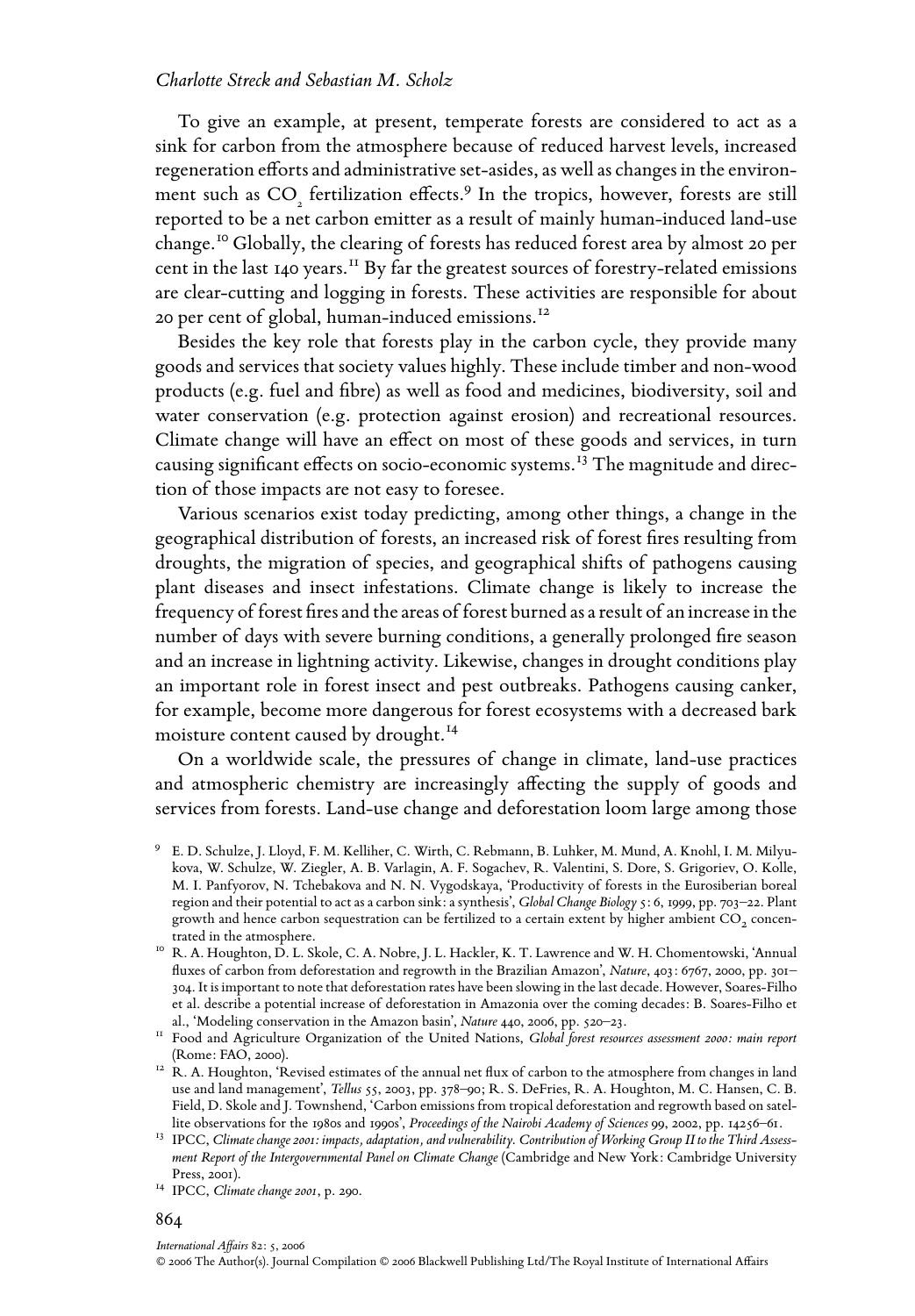pressures on forests, as noted above. Up to now, neither the UNFCCC nor the Kyoto Protocol has offered adequate proposals on how to address, in particular, tropical deforestation. Planting forests (afforestation and reforestation) clearly provides an opportunity to sequester carbon in vegetation and soils. However, it takes decades to restore carbon stocks that have been lost as a result of land-use changes. Reducing the rate of deforestation is the only effective way to reduce carbon losses from forest ecosystems.

# **An agreement on the lowest common denominator: background and history**

Despite the fact that neither the UNFCCC nor the Kyoto Protocol sets out a system that creates strong incentives for carbon storage and mitigation of emissions from tropical forests, both instruments acknowledge the vital role that forests play for the global climate. Several Articles in both agreements make explicit reference to sinks. The UNFCCC recognizes that all sinks and reservoirs of GHG have an important impact on terrestrial and marine ecosystems.<sup>15</sup> Among the desired means of attaining the convention's objective of 'stabilization of greenhouse-gas concentrations in the atmosphere at a level that would prevent dangerous anthropogenic interference with the climate system' is use of the capacity of sinks to reduce the concentration of GHG in the atmosphere.<sup>16</sup>

How to deal with forest conservation under the Kyoto Protocol has always been a source of disagreement among negotiators. Fundamentally, the parties were divided about the role of LULUCF in meeting their commitments. Should parties be allowed to offset emissions occurring in other sectors with carbon removed through LULUCF, or should the effort to combat climate change be concentrated strictly on the reduction of emissions from, primarily, the use of fossil fuels?

At the root of concern about all forestry projects is the issue of the permanence of carbon storage. All LULUCF-related activities differ in one significant way from emission reducing activities in other sectors. Whereas a tonne of emission reductions, once achieved, remains a benefit to the atmosphere, a tonne of sequestered carbon is of benefit to the atmosphere only as long as it remains sequestered. If a tree is felled, stored carbon is released and the temporary climate benefit reversed: in other words, the benefit is 'non-permanent'. Those in favour of sinks point to the massive quantities of carbon exchanged between the atmosphere, vegetation and soils every year—an amount that exceeds emissions from fossil fuels 30-fold<sup>17</sup>—and emphasize

<sup>&</sup>lt;sup>15</sup> UNFCCC, preamble, para. 4.

<sup>&</sup>lt;sup>16</sup> UNFCCC, art. 2. In addition, the following articles are of especial interest: art. 4.1(a) obliges parties to establish inventories of anthropogenic GHG emissions by sources and removals by sinks; art. 4.1(b) prompts the formulation of regional programmes to mitigate climate change by addressing emissions by sources and removals by sinks; art. 4.2(c) stipulates cooperation in the development and transfer of technology that reduces emissions from, among other things, forestry; and art. 4.1(d) promotes the sustainable management and the conservation and enhancement of carbon sinks and reservoirs. In art. 4.2(d), finally, the parties to the UNFCCC committed themselves to adopt national policies to mitigate climate change by protecting and enhancing their GHG sinks

<sup>&</sup>lt;sup>17</sup> R. T. Watson and I. R. Noble, *The global imperative and policy for carbon sequestration: the carbon balance of forest* biomes (London: Garland Science/BIOS Scientific Publishers, 2004).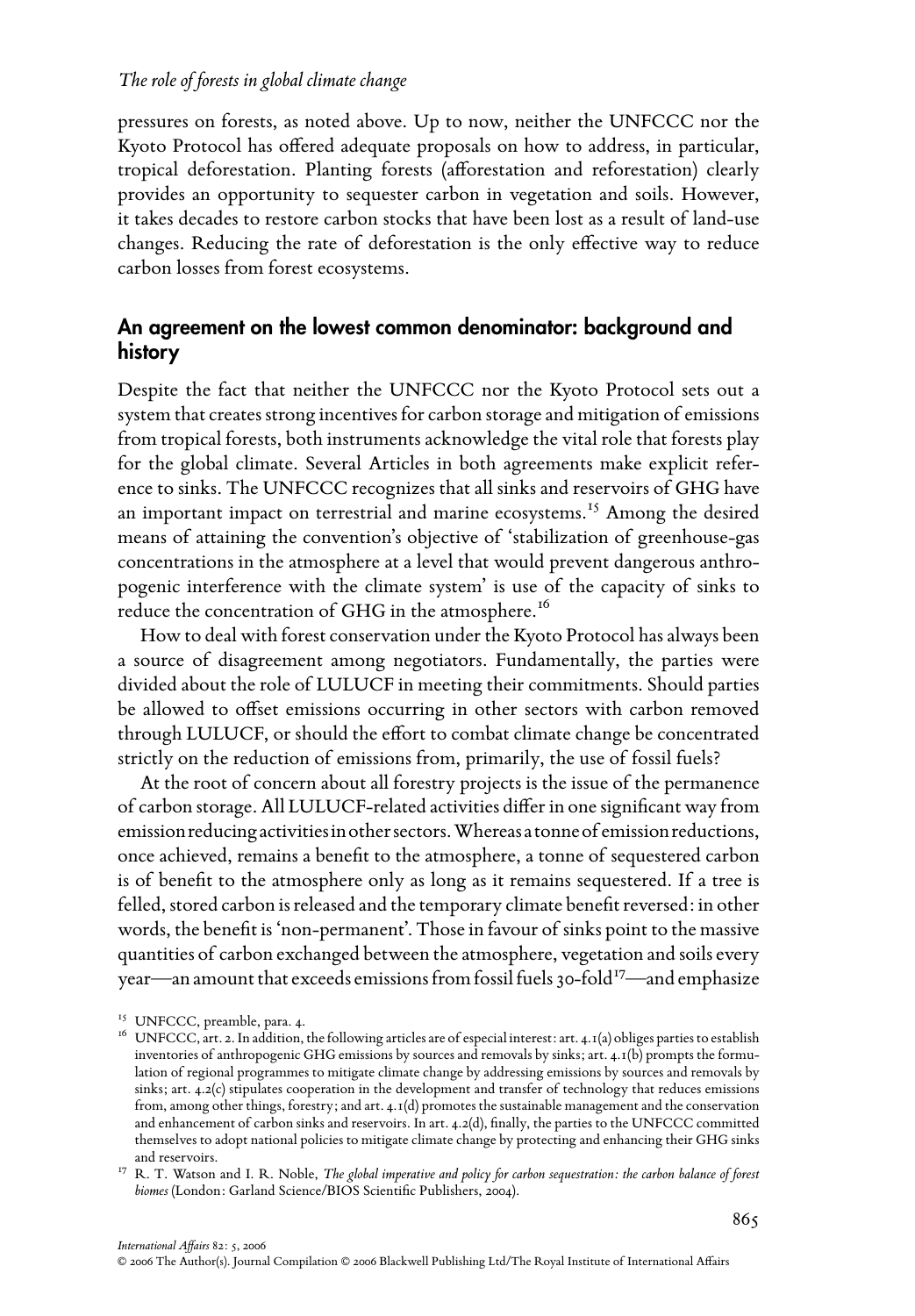that omitting sinks would therefore leave out a major exchange of carbon, which could swamp any gains made through fossil-fuel reductions under the Kyoto Protocol. Opponents point to the scientific insecurities, the missing accounting rules and the permanence problem.

The crediting of LULUCF emission reductions and carbon storage also divide the NGO community. Debates on forestry in the context of the climate change negotiations were seldom led by calm rationality. Moral judgements often prevailed over scientific conclusions, and NGO presentations starting with dramatic statements on the gravity of climate change continued with a condemnation of sinks and the suggestion that anybody who favoured sinks was not genuinely concerned about climate change.<sup>18</sup> European climate NGOs have traditionally opposed the inclusion of sinks in any climate regime. According to the views of these 'anti-sinks' NGOs, climate change is a problem that should be addressed primarily through reducing the world's dependence on fossil fuels. The inclusion of forestry in the climate debate would distract attention from that objective. Crediting countries for sinks would allow them to implement cost-efficient compensation measures that would let them off the hook in respect of more complicated energy projects. Also, the more technical problems of carbon accounting and monitoring and the issue of 'leakage' of emissions (see the section below on 'Carbon credits for forests') would introduce intolerable insecurities into the system.<sup>19</sup> Opposing sinks became an article of faith for many EU NGOs, identified with the moral high ground to the point that rational discussions became almost impossible. Many EU countries integrated these views into their negotiation positions. Claiming to be motivated by environmental concerns, they adopted the views of the critical NGOs, whose campaigns carried a great deal of credibility with the public. However, broader geopolitical issues related to fuel and energy prices and the competitiveness of EU industries are likely to have entrenched the European negotiating positions.<sup>20</sup>

Despite the disputes in 1997, the Kyoto Protocol negotiators managed to refine the relatively non-committal UNFCCC, and industrialized countries agreed to reduce aggregated GHG emissions to at least 5 per cent below the level of 1990. The parties decided that 'direct human-induced' net changes in GHG and removals by sinks since 1990 could be used to meet part of the parties' emission commitments.<sup>21</sup> Countries either must (Article 3.3 Kyoto Protocol) or may (article 3.4 Kyoto Protocol) account for the change in carbon stock in forests. This involves first defining the applicable activities, and then identifying the land units on which these activities occur. Next, the change in carbon stocks on these land units during the relevant period is determined and added to or subtracted from a country's  $commitment.<sup>22</sup>$ 

#### 866

<sup>&</sup>lt;sup>18</sup> P. M. Fearnside, 'Saving tropical forests as a global warming countermeasure: an issue that divides the environmental movement', *Ecological Economics* 39, 2001, pp. 167–84.

<sup>&</sup>lt;sup>19</sup> K. Richards and K. Andersson, 'The leaky sink: persistent obstacles to a forest carbon sequestration program based on individual projects', *Climate Policy* 1: 1, 2001, pp. 41–54.<br><sup>20</sup> Fearnside, 'Saving tropical forests'.<br><sup>21</sup> Those 'net changes' must be 'measured as verifiable changes in carbon stocks in each commitment period'

<sup>&</sup>lt;sup>22</sup> Article 3.3 stipulates that emissions reductions resulting from afforestation activities will be added and emissions from deforestation activities will be subtracted from the amount of emissions that a Party may emit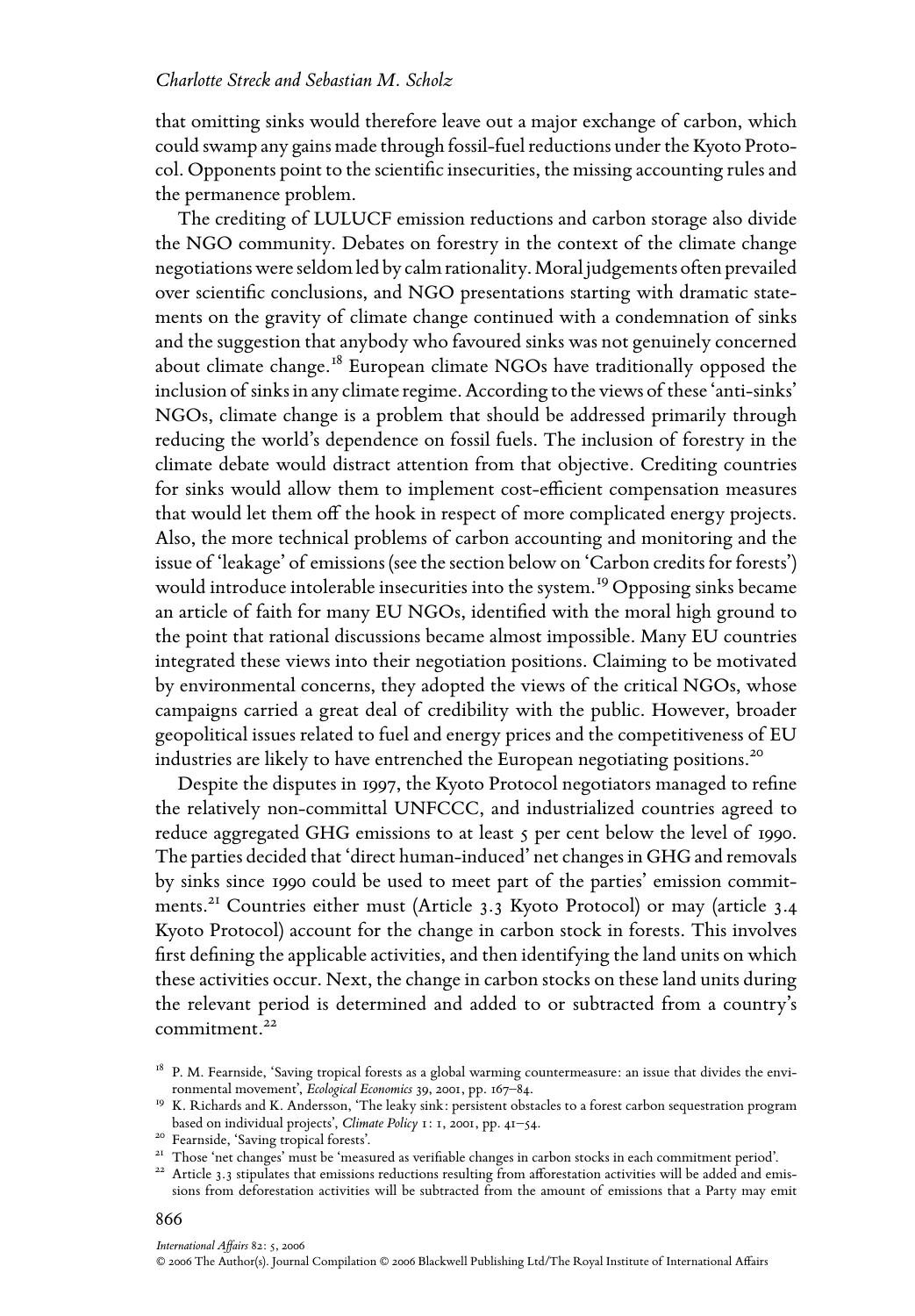Furthermore, articles 6 and 12, which define the project-based mechanisms JI and CDM, refer directly ( JI) or at least indirectly (CDM) to carbon sinks. With respect to JI the parties decided that the overall liability of a country to meet its targeted amount of emissions would act as sufficient insurance against the potential loss of carbon due to 'non-permanence'.23

For the CDM the issue became more complicated. It took almost six years of assessment and negotiation before a final agreement on the definitions and modalities for the use of LULUCF projects in the CDM was reached at the ninth session of the Conference of the Parties (COP-9) in 2003 in Milan.<sup>24</sup> LULUCF in the CDM was limited to afforestation and reforestation projects, and sinks in developing countries could be used to meet only 1 per cent of a country's Kyoto obligations.<sup>25</sup> The protection of existing carbon pools (that is, avoiding deforestation) was finally declared to be non-eligible as a CDM project category. The international community failed to reach agreement on this most important LULUCF issue.

Despite the sometimes fairly cumbersome regulatory framework, the CDM still creates incentives for developing countries to participate in the international climate regime and lays the foundation for global emissions trading. However, the complicated rules make CDM project development expensive, and the EU further reduced demand when it decided not to recognize forestry credits as counting towards compliance with emission targets for private entities in the EU. These barriers further limit developing countries' participation in the economic and development benefits of emissions trading.

# **Carbon credits for forests**

The CDM and JI allow industrialized parties to acquire carbon credits by sponsoring projects in developing (CDM) or transition ( JI) countries. Under JI all LULUCFrelated activities are eligible, while in the CDM only afforestation and reforestation projects may be counted.

While countries in compliance with the Kyoto Protocol's reporting regulations can essentially self-certify sequestration projects under JI, CDM projects must obtain prior approval from an independent body, the CDM Executive Board. Most rules applying to forestry CDM projects are similar to those that apply to the CDM

over the commitment period (2008–2012). Art. 3.4 introduced 'additional human-induced activities related to changes in greenhouse gas emissions by sources and removals by sinks in the agricultural soils and the land-use change and forestry categories'. For a long time it was unclear and debated which particular activities should be included under this Article. At the resumed COP-6 (in Bonn in 2001) parties agreed to include 'forest management', 'cropland management', 'grazing land management' and 'revegetation' as eligible LULUCF activities during the first commitment period, provided those activities occurred after 1990 and are human-induced. In addition, a new and non-bankable LULUCF-related unit was established, the removal unit (RMU), which accounts for all forest-management-related activities in Annex I countries in the first commitment period.

<sup>&</sup>lt;sup>23</sup> These reductions in emissions and removals have to be both 'additional' to what would otherwise have occurred without the project and 'supplemental' to domestic action aimed at meeting the parties' respective

<sup>&</sup>lt;sup>24</sup> All rules governing A&R projects apply to only the first commitment period of the Kyoto Protocol and will have to be revisited before the second commitment period.

<sup>&</sup>lt;sup>25</sup> See decision 17/CP.7 on 'Modalities and procedures for a clean development mechanism', FCCC/CP/2001/13/ Add.2, paras  $7(a)$  and (b).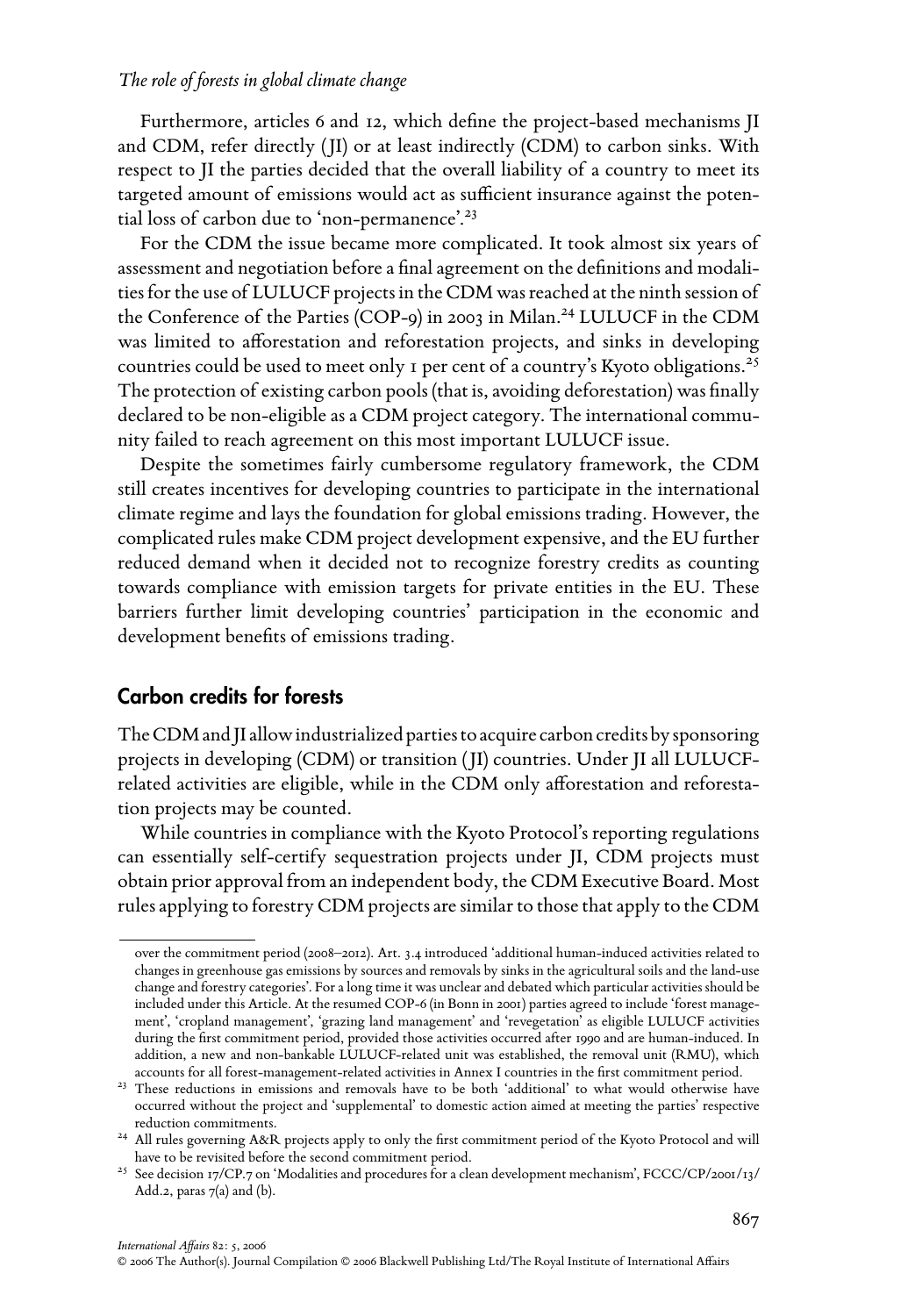in general. For each project a Project Design Document (PDD) must be submitted that employs an approved methodology, including baseline and monitoring methods. The PDD describes the project, illustrates how the methodology will be applied, and estimates the sequestration of  $CO<sub>2</sub>$  and the socio-environmental impacts of the project. $^{26}$ 

However, particular concerns (i.e. non-permanence) relating to CDM forestry projects have led to a number of tailor-made rules for those projects. These rules do not apply to JI. If a JI project releases previously stored carbon back into the atmosphere, the cap still applies and the country is held liable for the loss as it appears in the country's accounting system.<sup>27</sup> The CDM, on the other hand, is implemented in countries without binding emission targets. This means that, all other things being equal, any loss of carbon *after* the transfer of carbon credits creates 'paper tonnes', that is, carbon credits that no longer refer to actually sequestered carbon – the permanence problem.

In summary, the following aspects have to be addressed in CDM project development.

The *permanence problem* is being addressed by the creation of temporary credits. Certified Emissions Reductions (CERs) arising from CDM afforestation and reforestation projects will be issued with a defined expiry date, but can be reissued or renewed every five years after an independent verification has confirmed that sufficient carbon is still sequestered by the project to account for all credits issued.<sup>28</sup> Using temporary credits for compliance can therefore be compared with 'renting' compliance for a certain period in time.

*Additionality* is an important, and often confusing, concept in the Kyoto Protocol. For projects carried out in countries that do not have targets under the Kyoto Protocol (i.e. CDM projects in developing countries), it must be demonstrated that the carbon sequestration or emission reduction would not have occurred without the incentives provided by the existence of the Kyoto Protocol. Without this test there would be no benefit to the atmosphere.

*Leakage* refers to a change in activities or behaviour outside the project area that partially or totally offsets the climate gains of the project. These changes may lead to reduced sequestration or increased emissions outside the project boundary, negating some of the climate benefits of the project. Critics of the CDM were concerned, for example, that it would result in widespread establishment of plantations that would drive people off their land only to deforest areas elsewhere,

<sup>26</sup> For more detail, see T. Pearson, S. Walker and S. Brown, *Sourcebook for land use, land-use change and forestry*  projects (BioCF and Winrock International, 2005), http://carbonfinance.org/docs/LULUCF\_Sourcebook\_

compressed.pdf, accessed 15 July 2006).  $27$  S. Scholz and I. Noble, 'Generation of sequestration credits under the CDM', in D. Freestone and C. Streck, eds, *Legal aspects of implementing the Kyoto Protocol mechanisms: making Kyoto work* (Oxford: Oxford University

<sup>&</sup>lt;sup>28</sup> Decision5/CMP.1 2005, Annex, section A, gives the following definitions: para. 1(g), "Temporary CER" or "tCER" is a CER issued for an afforestation or reforestation project activity under the CDM which . . . expires at the end of the commitment period following the one during which it was issued'; para. 1(h), '"Long-term CER" or "lCER" is a CER issued for an afforestation or reforestation project activity under the CDM which ... expires at the end of the crediting period of the afforestation or reforestation project activity under the CDM for which it was issued'.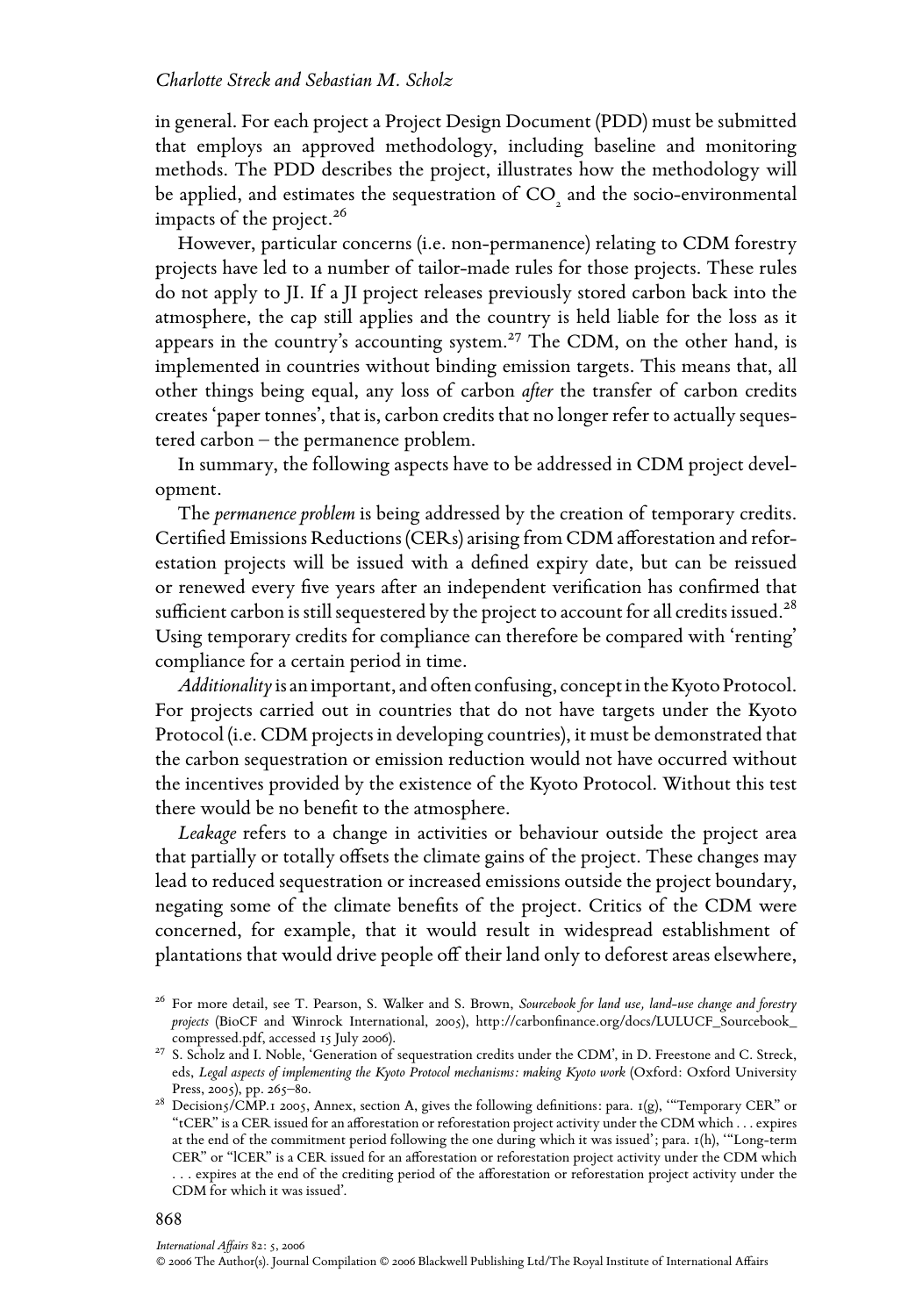or that local people, having been denied access to one area of forest, would be forced to clear forests elsewhere, negating the carbon reservoir protection. Project developers must address leakage in the project design,<sup>29</sup> or otherwise account for it by subtracting it from the project performance.

Scientific complexity, insufficient data and the *challenge of monitoring* LULUCF projects have also led to criticism of such projects. The accounting rules for carbon removals therefore mandate a conservative approach in measuring and monitoring sequestration activities. Full carbon accounting, that is, the assessment of carbon fluxes within all compartments of a forest ecosystem, can be achieved by choosing between various scientific models, which have been developed by the IPCC and the FAO in collaboration with scientific forestry research institutions.<sup>30</sup> Applying state-of-the-art remote sensing techniques in combination with terrestrial surveys guarantees the accurate monitoring of activities and impacts during the project's lifetime. In many countries geographic information systems exist that provide useful information on the history and development of natural resources, and facilitate monitoring.

Any CDM project should create additional local *sustainable development benefits* beyond the global atmospheric benefits. When the Kyoto Protocol was first negotiated, some NGOs expressed concern that the CDM might unwittingly promote the development of LULUCF projects that were detrimental to local communities and the environment. It was feared that the CDM would foster insensitively managed monoculture plantations, which sequestered carbon cheaply, but at the expense of sustainable livelihoods and biodiversity. However, the CDM additionality test means that typical large-scale timber plantations, which are economically viable without carbon finance, are not eligible for crediting. Furthermore, all CDM PDDs must describe the socio-economic and environmental impacts of the project. Individuals, groups or communities affected by the proposed CDM project activity must be consulted. Host governments are expected to deny approval to projects that do not further the country's sustainable development goals.

To address project impacts further, qualitative criteria such as the Climate, Community and Biodiversity (CCB) Standards can be used to design and evaluate land-use-based carbon projects. $3I$  CCB-certified projects are independently verified to ensure that they conserve biodiversity and support local communities in addition to benefiting the global climate. Besides that, most major founders/ donors have their own sustainability screening criteria, which include environmental and social assessments to ensure the integrity of the projects they support.

Experience has demonstrated that sustainable development has generally

<sup>&</sup>lt;sup>29</sup> Project developers can use a landscape management approach to identify pressures that lead to land-use change (e.g. deforestation actions) and, where possible, remove or reduce these pressures, thereby minimizing potential leakage. In addition, by integrating sustainable livelihood programmes into the project design, the risk of

<sup>&</sup>lt;sup>30</sup> See J. Penman, M. Gytarsky, T. Hiraishi, T. Krug, D. Kruger, R. Pipatti, B. Leandro, K. Miwa, T. Ngara, K. Tanabe and F. Wagner, eds, *Good practice guidance for land use, land-use change and forestry* (IPCC National Greenhouse Gas Inventories Programme, Technical Support Unit, 2003). This document sets out supplementary methods and good practice guidance for estimating, measuring, monitoring and reporting on carbon stock changes and GHG emissions from LULUCF activities under all relevant Articles of the Kyoto Protocol. 31 http://www.climate-standards.org/, accessed 28 Aug. 2006.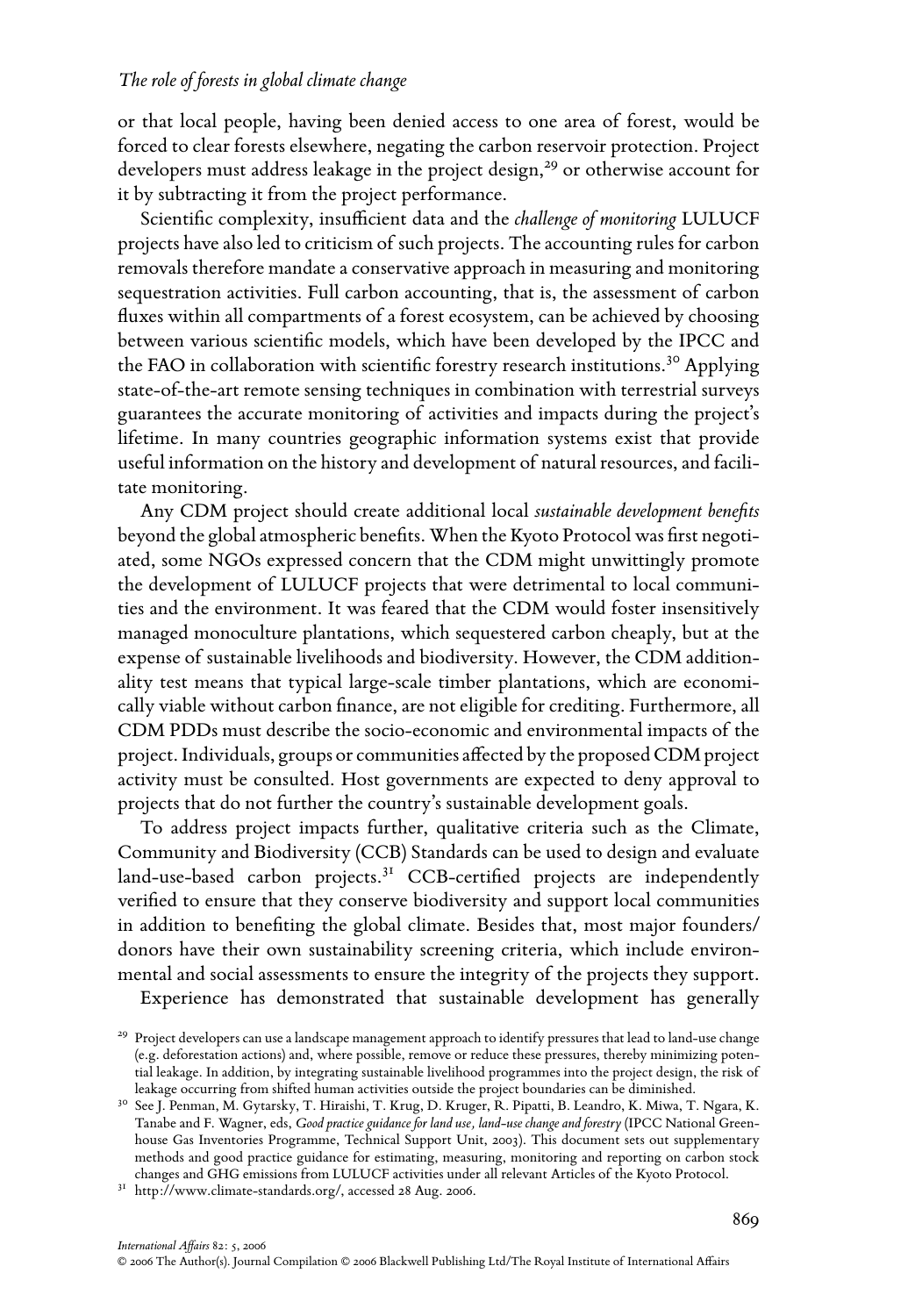benefited rather than suffered from the implementation of LULUCF projects. An examination of projects currently in the CDM pipeline makes it clear that the LULUCF projects being put forward do, by and large, deliver impressive environmental and socio-economic benefits on both the global and the local scale.

# *China: Pearl River watershed management*

The Pearl River watershed management project has been developed by the World Bank's BioCarbon Fund. The project will afforest 4,000 hectares of land in the Guangxi Zhuang Autonomous Region, which includes half of the Pearl River basin. The sites selected for planting are shrub land, grassland, and open partly wooded land with tree cover below 20 per cent. The vast majority of the species planted will be native ones. The restoration of the forests along the middle and upper reaches of the Pearl River will help develop and demonstrate models for watershed management and the prevention of erosion. The sale of carbon credits from the project will generate income for local communities. The project is expected to sequester around 0.34 Mt CO<sub>2</sub>e by 2012 and around 0.46 Mt CO<sub>2</sub>e by 2017.<sup>32</sup>

# *Moldova: soil conservation*

The Moldova soil conservation project is reforesting approximately 20,000 hectares of degraded and eroded state-owned and communal agricultural lands spread over Moldova, one of the poorest countries of Europe. The reforestation proposes to restore degraded lands through improvement in the vegetative cover and sustainably to enhance supplies of forest products to local communities. The project uses around 40 different tree species that have been selected as suitable for the various site conditions. These species can be grouped in different types according to growth characteristics and management requirements. No reforestation site is planted with only one species, and shrubs are also planted to improve floral diversity. The project is expected to sequester about 1.07 Mt CO<sub>2</sub>e by 2012 and about 2.22 Mt CO<sub>2</sub>e  $by 2017.<sup>33</sup>$ 

Finally, it would be negligent to conclude this section without mentioning the many forestry-based carbon transactions that create credits outside a regulated context. In these transactions, the agreement between the participants and the underlying contracts define the respective carbon rights and regulate the measure-

 $32$  For more detail, see the BioCarbon Fund website and the original description of the project: http://carbonfinance.org/Router.cfm?Page=BioCF&FID=9708&ItemID=9708&ft=Projects&ProjID=9629, accessed 28 Aug.

<sup>&</sup>lt;sup>33</sup> For more detail, see the Prototype Carbon Fund website and the original description of the project: http:// carbonfinance.org/Router.cfm?Page=PCF&FID=9707&ItemID=9707&ft=Projects&ProjID=9612, accessed 28 Aug. 2006.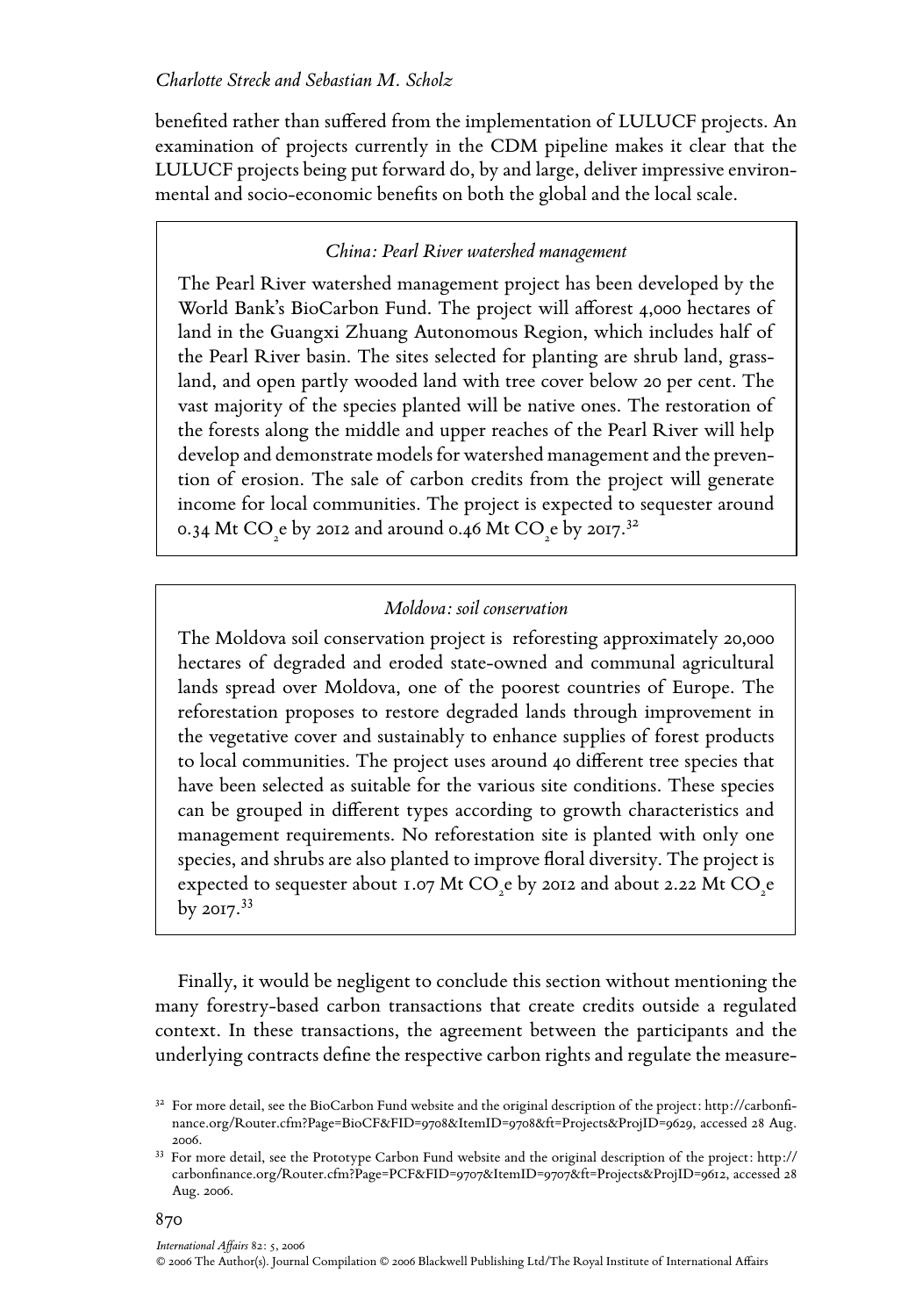ment, verification and transfer of such rights. No other sector of the carbon market includes as many voluntary carbon transactions as the LULUCF sector.

Before the adoption of the final CDM and JI rules, the majority of all carbon transactions were forest-related transfers of carbon credits outside any obligations and regulatory regimes. Today, industrial- and energy-related emission reduction projects have dwarfed these earlier voluntary efforts. However, the trading of voluntary carbon offsets is again on the rise. Retail stores offer 'carbon neutral' products, sports events seek to offset their emissions, and companies invest in environmental and social projects to 'green' their image. Carbon buyers and investors participate in projects and initiatives as part of their commitment for sustainability, to offset company emissions, or simply for marketing purposes.

## **Disappointed expectations**

The agreement forged at COP-9 gave developing countries, in particular African nations, hope that they could benefit from significant forestry opportunities under the CDM. They had been assured that the complicated rules would address the concerns relating to monitoring and permanence, and that these rules would allow market access for CDM forestry projects.

But the demand for credits from forestry CDM projects remained disappointingly low. Most governments are reluctant to acquire forestry credits, which have created so much controversy in the past. While today most governments show a more realistic attitude towards forestry projects and the inclusion of forestry in the system created by the Kyoto Protocol, old fears and concerns are deeply rooted, which goes some way towards explaining the lack of enthusiasm to engage in forestry transactions.

The private sector is cautiously supportive of LULUCF projects. While many companies are still worried about the additional complications accompanying the implementation of such projects,<sup>34</sup> increasing numbers would be prepared to test the waters and purchase carbon credits from forestry. But private sector demand is actively discouraged by the fact that forestry credits cannot be used towards compliance with obligations under the EU emission trading scheme.<sup>35</sup> A recent survey revealed that 40 per cent of the participating private sector entities would invest in forestry projects if the resulting credits were recognized under the EU emission trading scheme. When the trading scheme was developed the exclusion of LULUCF credits was justified by the uncertainties with regard to the accounting of emission removals by carbon sinks. Since then, however, the international

 $^{34}\,$  C. Dannecker, 'Evaluation of a survey about the market for certified emission removals from forestry projects: a report by EcoSecurities Ltd', 2006, on file with the authors.

<sup>&</sup>lt;sup>35</sup> Directive 2003/87/EC of the European Parliament and of the Council (13 Oct. 2003), establishing a scheme for GHG emission allowance trading within the Community and amending Council Directive 96/61/EC, published in the *Official Journal of the European Union* on 25 Oct. 2003: L 275, 25/10/2003 P. 0032–0046. On 23 July 2003 the Commission of the European Communities released the first draft of a 'Proposal for a directive of the European Parliament and of the Council, amending the directive establishing a scheme for greenhouse gas emission allowance trading within the Community, in respect of the Kyoto Protocol's project mechanisms', COM (2003) 403 final.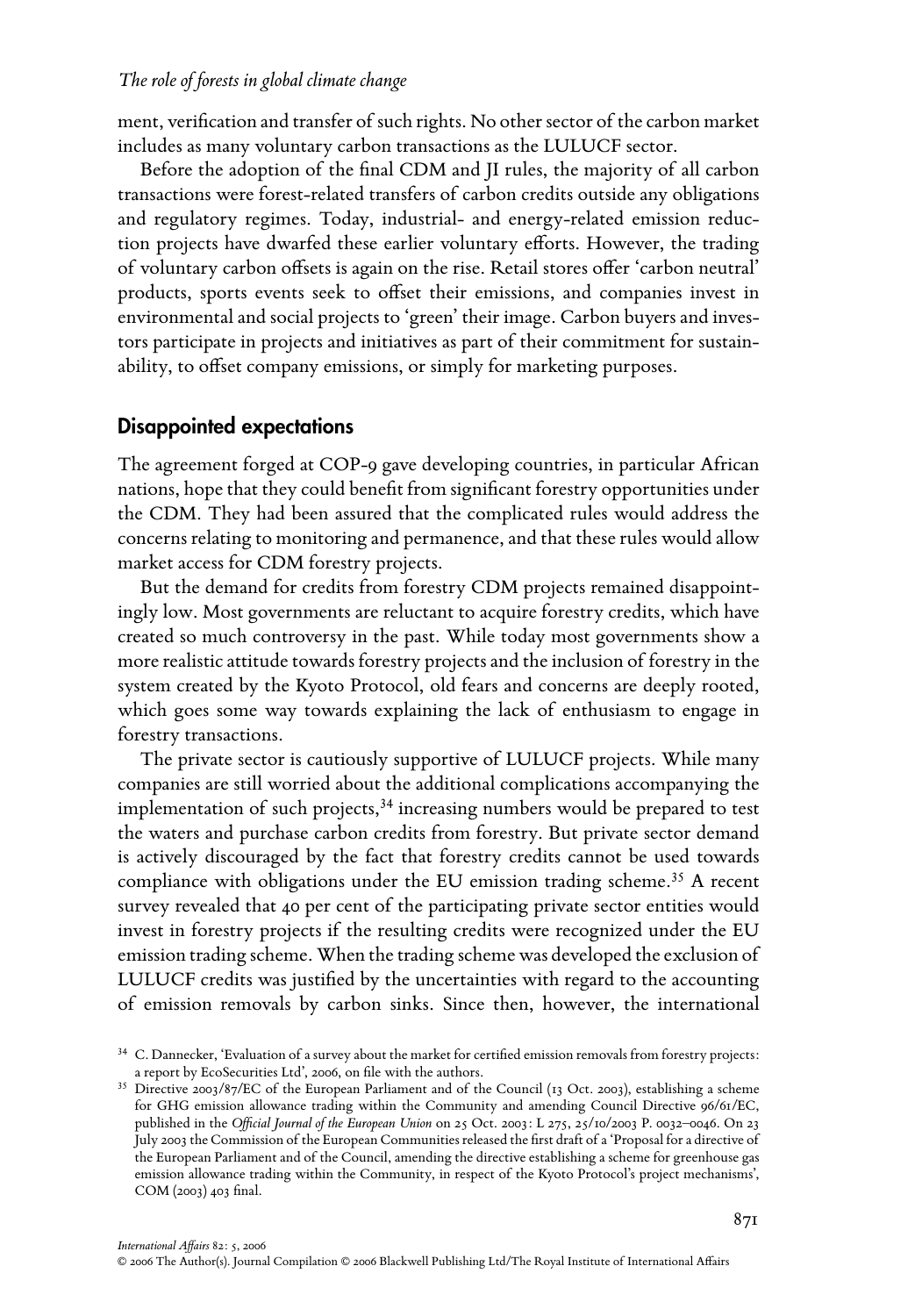framework has evolved, and COP-9 and the Executive Board adopted clear rules on monitoring and accounting for forestry projects. A workshop in March 2006 in Brussels organized by the World Bank showed more and more countries supporting the opening of the EU Emission Trading Scheme for forestry credits.<sup>36</sup>

# **LULUCF in the forthcoming UNFCCC negotiations**

# *Objectives*

Where do we need to go from here? Hampered by widespread controversies and a lack of knowledge, the Kyoto negotiators agreed to too little too late. They created a system that takes no account of a large proportion of forestry-related emissions in developing countries. At the same time it has become clear that any attempt at stabilizing atmospheric GHG concentrations will have to bring LULUCF emissions and removals into the equation. According to the 2000 IPCC special report on land use, land-use change and forestry, a combination of preventing deforestation, restoring fragmented and degraded landscapes, and implementing best practices in the agriculture and forest products sectors could contribute as much as 25 per cent of the emission reductions necessary to stabilize GHG concentrations by 2050.<sup>37</sup> Therefore any post-Kyoto agreement must include among its objectives:

- the creation of a system that rewards:
	- decreasing deforestation;
	- sustainable forest, land and wetland management;
	- restoration of forests;
	- sustainable use of biomass;38
- the establishment of a reliable accounting system that includes the flux of biological carbon;
- the promotion of sustainable development and an inclusive climate regime;
- harmonization with the Convention on Biological Diversity and the Convention to Combat Desertification.

# *A separate LULUCF protocol?*

The future LULUCF framework could either lead to a separate protocol or be integrated in a single post-Kyoto framework. Separating the LULUCF issue from the main cluster of negotiations would have the benefit that negotiations could be more focused, allowing LULUCF experts to come up with a dedicated forestry

<sup>&</sup>lt;sup>36</sup> The workshop summary can be downloaded on the website of the BioCarbon Fund under the World Bank's carbon finance website: www.carbonfinance.org, accessed 28 Aug. 2006.

<sup>&</sup>lt;sup>37</sup> IPCC, *Land use, land-use change, and forestry*; Conservation International, 'Reducing emissions from deforestation in developing countries: approaches to stimulate action, 31 March 2006, http://unfccc.int/resource/

<sup>&</sup>lt;sup>38</sup> B. Schlamadinger et al., 'Options for including LULUCF activities in a post-2012 international climate agreement', a workshop report, 2006, p. 10, http://www.joanneum.at/Carboinvent/post2012\_/Bird/Schlamadinger\_et\_al\_2005.pdf, accessed 20 July 2006.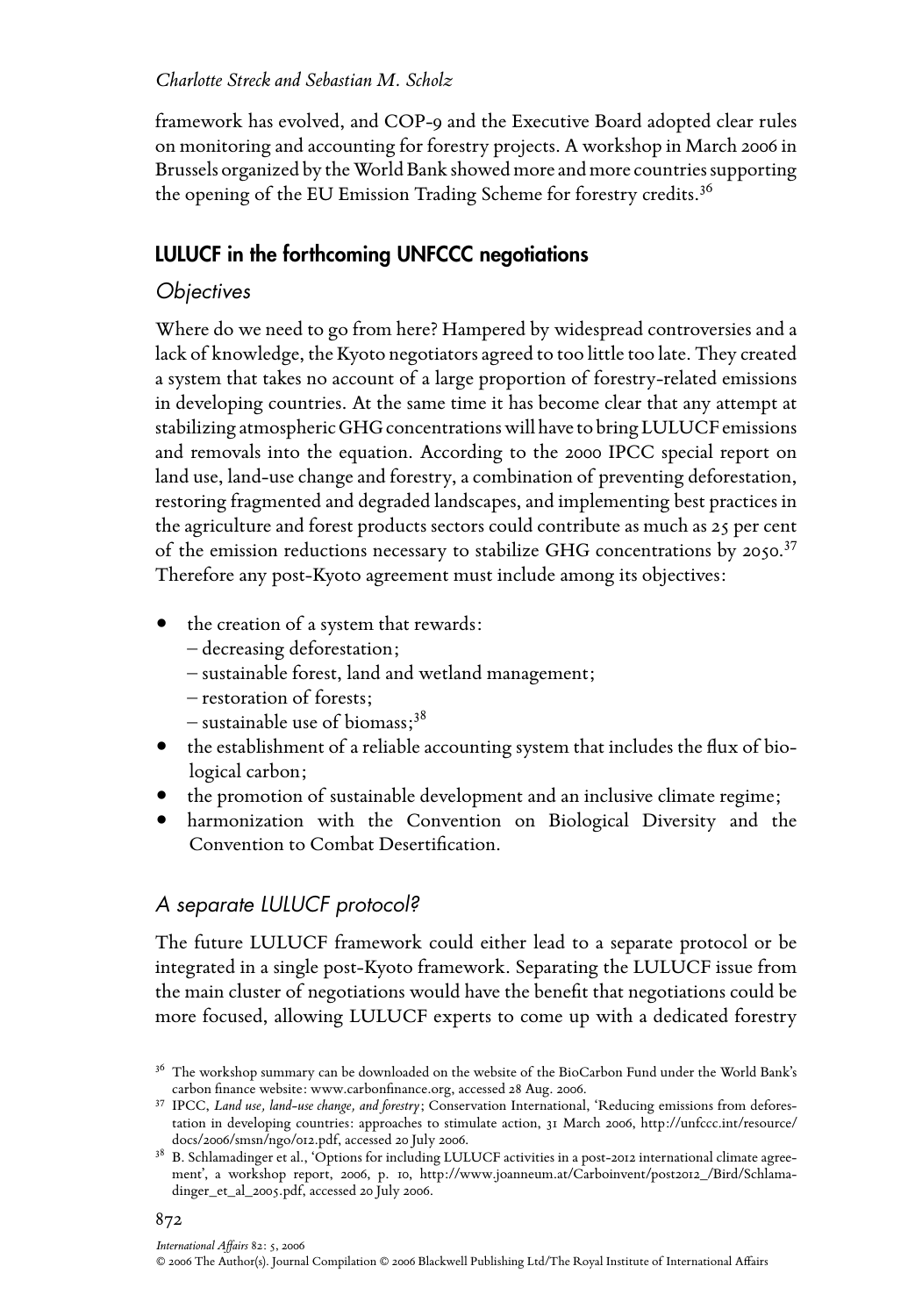protocol.39 There are disadvantages to this, however. One is that singling out a particular issue of a global problem in this way makes it difficult for countries to negotiate package deals spanning several issues. Another is that any protocol under the UNFCCC is binding only for those countries that ratify it; so countries that either feel at a disadvantage under a forestry protocol or are just not interested in such a treaty might well simply not sign it, significantly reducing support for the protocol.

Negotiating one single post-Kyoto framework will be complicated. But it will allow the creation of an interlinked incentive framework under which each country, or group of countries negotiating jointly, will be able to secure negotiating successes. The result is likely to be a complex treaty. However, complex provisions in one treaty can be much better harmonized than individually and distantly negotiated clauses in a separate and fragmented set of agreements.

# *Common but differentiated responsibilities*

Any post-Kyoto regime needs to create a mechanism that includes developing countries while ensuring that those countries are rewarded for their participation according to the UNFCCC's guiding principle of 'common but differentiated responsibilities'.40 Developing countries administer the majority of the world's environmental resources. They provide a vital global public good by maintaining global environmental assets.41 With increasing pressure on development and use of resources, they can hardly be expected to provide these services for free. By maintaining their rainforests, tropical countries provide an invaluable global service, one for which they have to be compensated.

# *Design choices*

Negotiators further need to make some strategic choices regarding the means they wish to employ to achieve the listed objectives:

- Shall the future agreement base its instruments on emission trading and tradable credits?
- If so, shall these credits be fungible, with emission allowances allocated to industrialized countries?
- Shall the agreement be global and apply to all countries?
- Shall it single out particular ecosystems or apply to the whole territory of a country?

<sup>39</sup> However, negotiations under the United Nations Forum on Forests (UNFF) have so far failed to establish a forest convention aiming at forest protection, so it is doubtful that a separate LULUCF protocol in the post-Kyoto framework would easily achieve this goal. See also R. Persson, 'Where is the United Nations Forum on Forests going?', *International Forestry Review* 7: 4, 2005, pp. 348–57. 40 UNFCCC, preamble and arts 3.1, 4.1.

<sup>41</sup> J. Stiglitz, 'Cleaning up economic growth', Project Syndicate, 2005, http://www.project-syndicate.org/ commentary/stiglitz59, accessed 20 July 2006.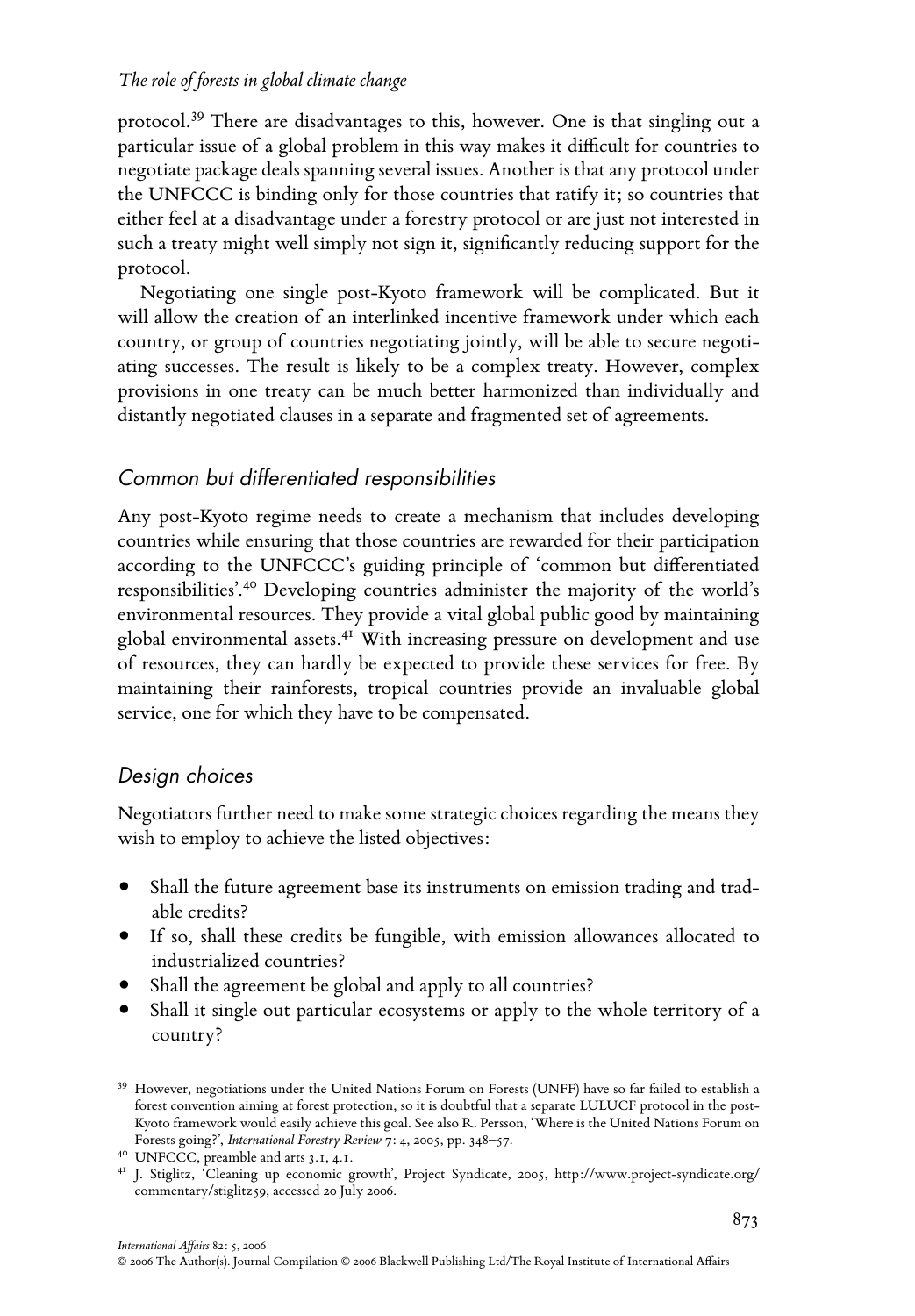• What would be the scope of such a regime? Shall it cover only emissions from deforestation, or shall it be integrated in a broader LULUCF regime?

## *Emission trading as one design choice*

We consider market mechanisms that rely on payment for environmental services the most promising tools to create the necessary financial transfers to motivate conservation and restoration of forests in developing countries. Countries have earned valuable experience with the implementation of the CDM. Scientific and methodological insecurities have decreased. The current LULUCF CDM provides a useful learning tool to educate government negotiators, in very much the same way that the 'Activities Implemented Jointly' under the UNFCCC informed the framework of the flexible mechanisms under the Kyoto Protocol.

It is important to emphasize, however, that not all commentators favour a mechanism based on market forces. Some claim that allowing emission credits from reduced deforestation to enter the international emissions trading scheme would reduce the ability of the system to drive technological change in the energy sector in both industrialized and developing countries, as well as introducing further uncertainties into the market.<sup>42</sup> Alternative proposals for a post-Kyoto LULUCF regime include the establishment of compensation funds which would be replenished by governments on a model similar to the Global Environment Facility.

By creating tradable carbon removal/reduction assets, emission trading delinks the achievement of an environmental benefit from the obligation to achieve such benefit. Any future emission trading system should rely on a number of basic principles, such as enforceable and internationally recognized emission rights, and uniform monitoring and verification standards. At the same time, the system will have to take into consideration national and/or regional circumstances. Countries vary widely in their technical capacities, enforcement structures, political priorities and access to private capital.

There are a number of possible scenarios for a future LULUCF emission trading scheme. Emission trading can be based on the allocation of emission rights under an overall cap (such as the system of Assigned Amounts under the Kyoto Protocol). Alternatively, the system can rely on a baseline and credit system under which emission reductions are measured against a previously established counterfactual baseline (as, for example, under the CDM). Finally, mechanisms can be designed as a hybrid of both conceptual approaches. Joint Implementation is an example of such a hybrid mechanism.

## *Voluntary or mandatory system?*

874

The involvement of developing countries in a LULUCF scheme could be voluntary or mandatory. We consider a flexible and voluntary scheme the more promising

<sup>&</sup>lt;sup>42</sup> Friends of the Earth, 'International submission addressing approaches to reduce emissions from deforestation', March 2006, http://unfccc.int/resource/docs/2006/smsn/ngo/006.pdf, accessed 20 July 2006.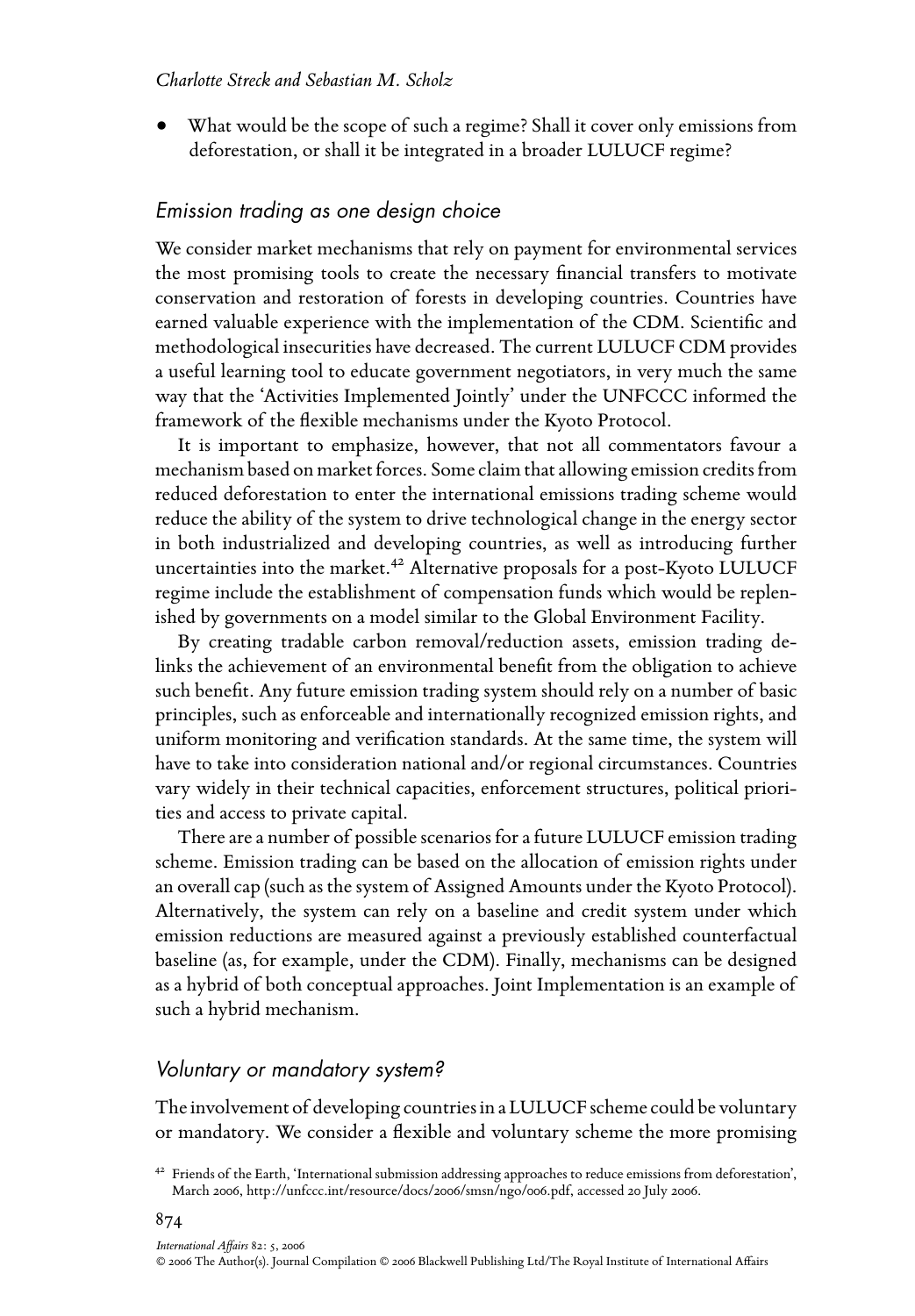alternative. The success of any activity depends on the commitment of the participating countries. However, once a country has agreed to participate in a particular scheme or mechanism, the acceptance of the rules governing this system becomes mandatory.

# **Two ideas on how to mitigate tropical deforestation**

At COP-11 in 2005, Papua New Guinea and Costa Rica, on behalf of a coalition of rainforest nations, put forward a submission to consider further whether and how incentives to reduce tropical deforestation could be included in the future climate regime under the UNFCCC or the Kyoto Protocol.<sup>43</sup> They suggested creating a framework under the UNFCCC that would reward developing countries for bringing deforestation emissions under management. The submission created a lot of interest and attracted almost unanimous support. In order to stimulate ideas and debate further, the COP issued a call for ideas on how the climate change convention could promote incentives for avoiding further loss of tropical forests. Below we present two ideas in response to this call. These approaches, individually or jointly, form the basis for concrete mechanisms that may show the path for further discussions. But they also amply illustrate the complexity of the problem.

# *Compensated reduction*

A group of scientists from various institutions (the Amazon Institute for Environmental Research (IPAM), Instituto Socioambiental (ISA), Environmental Defense, CPTEC/INPE and Woods Hole Research Center) have developed a 'compensated reduction of deforestation' approach.<sup>44</sup> The mechanism would award compensation to developing countries that avoid further deforestation. It would not be linked to the execution of specific projects, but would rely on a commitment between countries.

Participating countries that elected to reduce their emissions from deforestation during a commitment period would receive financial compensation for the emissions avoided. Emission reductions would be calculated against a baseline of average historical deforestation. The reduction would be negotiated in advance for a future commitment period. If a country reduces its deforestation rate and achieves the target set, it would be eligible for compensation. Compensation would come retrospectively, after technical verification of effective emissions reductions, regardless of how the reduction had been achieved. In order to raise

<sup>43</sup> FCCC/CP/2005/MISC.1.

<sup>44</sup> M. Santilli, P. Moutinho, S. Schwartzman, D. Nepstad, L. Curran and C. Nobre, 'Tropical deforestation and the Kyoto Protocol', *Climatic Change* 71, 2005, pp. 267–76; Instituto de Pesquisa Ambiental da Amazônia (Amazon Institute for Environmental Research), 'Reduction of GHG emissions from deforestation in developing countries', 2006, http://unfccc.int/resource/docs/2006/smsn/ngo/007.pdf, accessed 20 July 2006; Environmental Defense, 'Reducing emissions from deforestation in developing countries: approaches to stimulate action', 2006, http://unfccc.int/resource/docs/2006/smsn/ngo/009.pdf, accessed 20 July 2006; P. Moutinho and S. Schwartzman (Instituto de Pesquisa Ambiental da Amazônia), *Tropical deforestation and climate change* (Washington DC: Environmental Defense, 2005); Santilli et al., 'Tropical deforestation and the Kyoto Protocol'.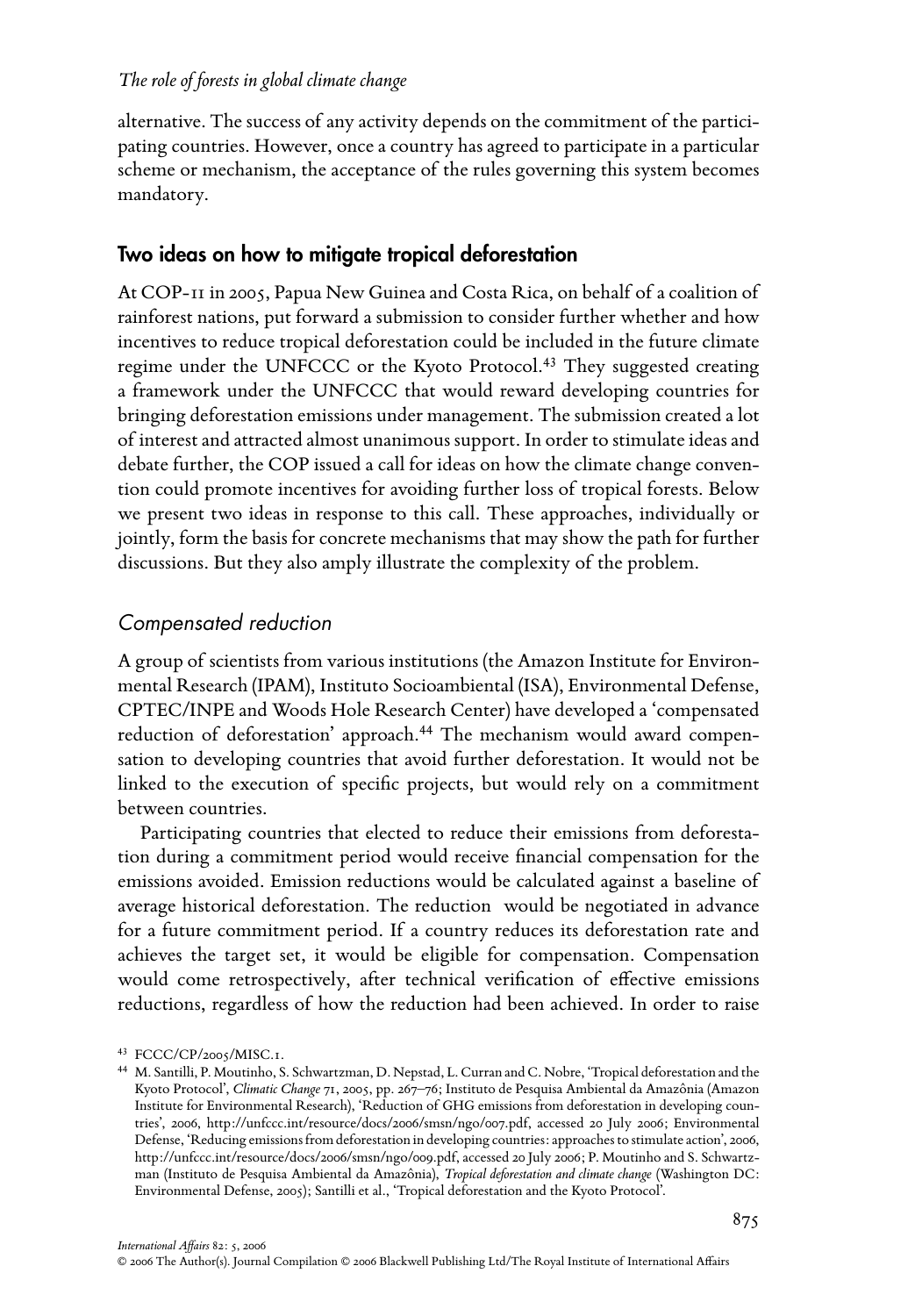advance payments, the host country could either issue government bonds or negotiate loans with a financial institution that would be willing to lend against the reduction promise of the host country.

Funds received as compensation would be earmarked to contribute further to the goals of the FCCC and the Kyoto Protocol. In particular, funds could be used for defining economic alternatives to the extensive felling of forests.

Participation in the mechanism would be voluntary, but once a country had agreed to a certain target rate it would be obliged to reduce the loss of forests to meet that target. If a country were unable to meet this obligation, the shortfall would be added to the target for the following commitment period.

The compensation reduction model foresees the establishment of base periods according to country-specific historical deforestation rates. Since the model is based on national commitments and fixed compromises, additionality is not an issue. The authors of this proposal describe the mechanism as a pure governmentto-government mechanism.<sup>45</sup> Private sector entities would not actively participate in the trades. Under this proposal temporary credits would not be necessary since the host country would assume liability for replacement.

## *Carbon stock approach*

The carbon stock approach has been developed by the Center for International Sustainable Development Law in cooperation with Climate Focus and Forest Carbon.<sup>46</sup> Like the compensated reduction model, the carbon stock approach moves away from the CDM baseline-and-credit system and replaces it with a capand-trade system that will allow developing countries to access carbon finance by establishing protection systems over their forest resources.

All participating countries holding forest reserves receive an allocation of carbon stock credits (carbon stock units or CSUs) that corresponds to their tropical forest carbon stock in a certain reference year. The issuance of carbon stock units would resemble the allocation of Assigned Amounts to industrialized parties under the Kyoto Protocol. If a country wishes to participate in the trade of carbon stock units, it will have to prepare an inventory of LULUCF emissions and removals and establish a national registry, similar to the existing registries of industrialized countries. Participation in the mechanism would be voluntary.

A trading country would have to hold a certain percentage of its carbon stock constant as a 'carbon reserve'. This carbon reserve would correspond to particular areas of land (e.g. non-threatened forests). The protected reserve would be set by the affected country on the basis of internationally formulated criteria. The remaining amount of carbon stock units reflects the amount of credits that could be made available for trading under the 'Carbon Reservoir Mechanism' (CRM).

<sup>45</sup> While the submission of Environmental Defense appears to contemplate private sector participation, IPAM's

<sup>&</sup>lt;sup>46</sup> S. Prior, C. Streck and R. O'Sullivan, (Center for International Sustainable Development Law), 'Incentivizing avoided deforestation: a carbon stock methodology', http://unfccc.int/resource/docs/2006/smsn/ngo/005. pdf, accessed 20 July 2006.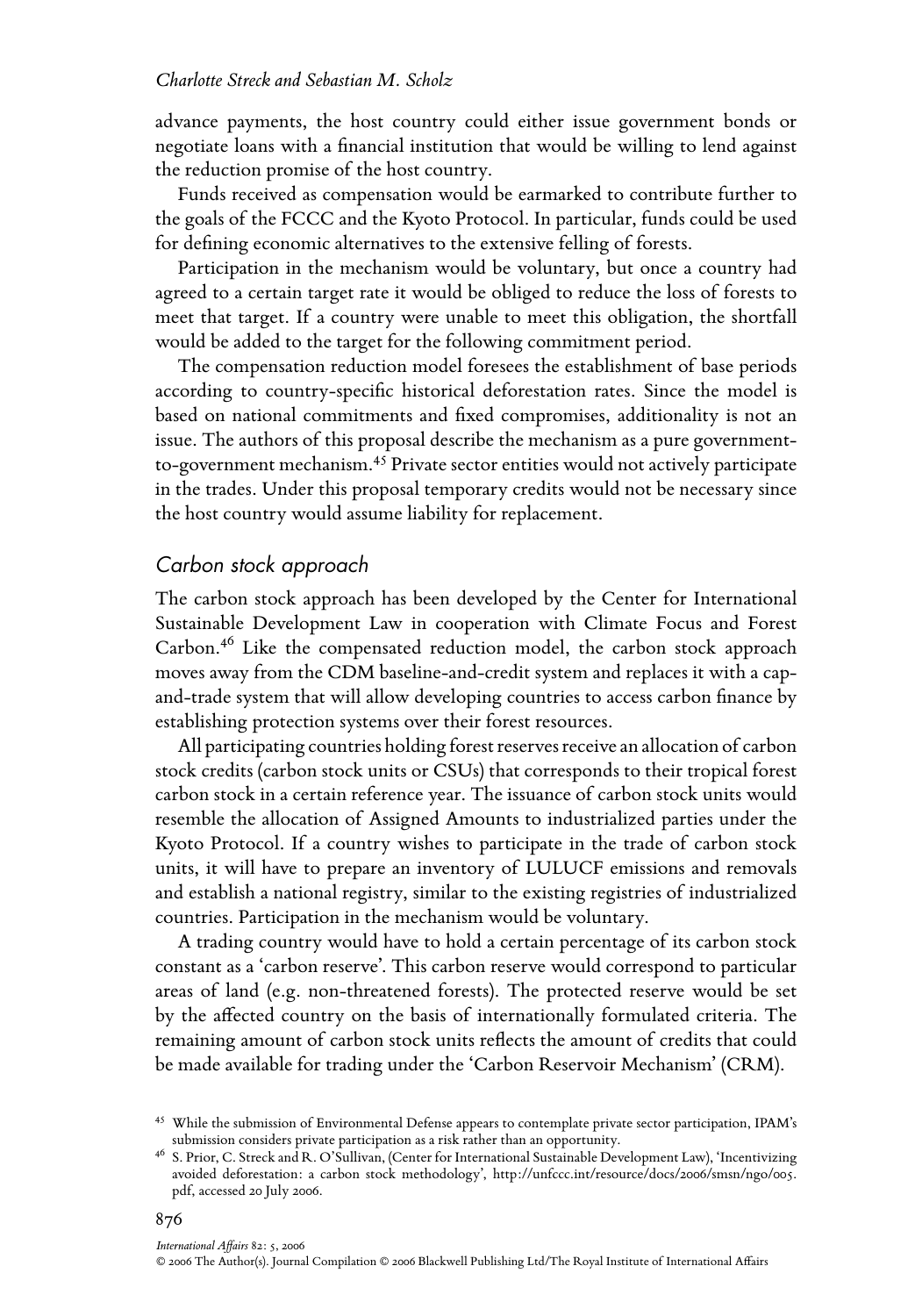Countries could sell CSUs if they demonstrate that defined areas of forest are put under protection. They could also authorize private entities to participate in the trades. The Carbon Reservoir Mechanism is modelled on the existing Joint Implementation mechanism. A given volume of carbon units can be sold only if a corresponding area of specific forest is set aside and protected from deforestation. An independent entity (akin to JI's accredited independent entity) would verify the robustness of the conservation measures put in place.

Carbon Reservoir Units could be issued under a temporary crediting system similar to the current LULUCF CDM rules. The temporary nature of the credits would then allow project developers to sell the removals of the forest repeatedly over time (as long as the forest is still in place), which creates a continuing incentive for protecting the forest. This would imply, however, that the replacement obligation would pass from the selling to the acquiring country.

# *Comparison*

The two models briefly reviewed above are both based on a market mechanism. Under both models, carbon credits are issued and transferred. However, under the compensation reduction model the credits are issued and transferred only at the end of each allocation (or commitment) period. This creates a financing problem since the participating country will have to mobilize resources to implement protection measures. The carbon stock approach, on the other hand, relies on individual projects implemented in the context of a general allocation of credits to the forestry country. Carbon credits can be sold as soon as the project developer has proved that the necessary systems are in place to guarantee the long-term protection of a certain project area.

The carbon stock approach is based on private involvement and hopes to motivate private entities to participate in conservation projects. The private entities would then enforce the protection of the forest. The compensated reduction approach, on the other hand, does not (or not primarily) foresee the participation of private entities in the protection measures. The compensation payments are made not directly to private project developers, but over intervals of several years to the host country.

The challenge of the carbon stock approach lies in the establishment of the percentage of credits that can be traded. The country would be held liable for any loss of carbon in the reserve area, which would result in a suspension of eligibility to trade further under the CRM. Temporary crediting would overcome issues of permanence in the absence of binding caps, as is the case in JI.

The compensated reduction approach, on the other hand, relies heavily on governmental enforcement structures, political will and the availability of fi nance.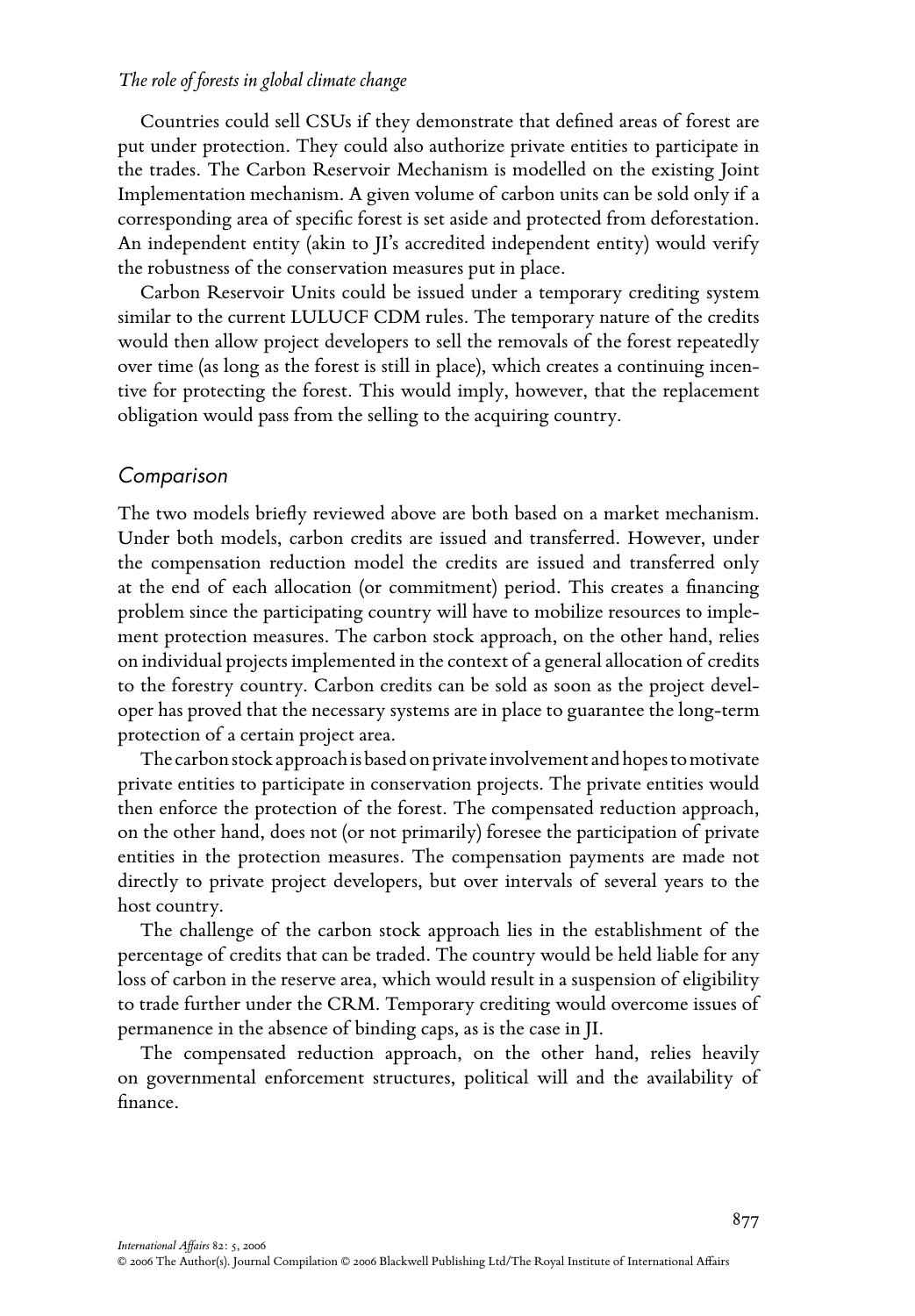| Current<br><b>LULUCF CDM</b>                                         | Compensated<br>reduction                                                                         | Carbon stock                                                                                                                                               | Expanded<br><b>LULUCF CDM</b><br>(Crediting reforestation)                                                                                                        |
|----------------------------------------------------------------------|--------------------------------------------------------------------------------------------------|------------------------------------------------------------------------------------------------------------------------------------------------------------|-------------------------------------------------------------------------------------------------------------------------------------------------------------------|
| Private sector driven                                                | Government driven,<br>no private sector<br>participation                                         | Private sector driven<br>similar to JI                                                                                                                     | Private sector driven                                                                                                                                             |
| No targets                                                           | Negotiated baseline                                                                              | Negotiated assigned<br>amounts                                                                                                                             | No targets                                                                                                                                                        |
| Project based                                                        | Independent from<br>individual projects                                                          | Conservation measures<br>are project based                                                                                                                 | Project and programme<br>based                                                                                                                                    |
| Usually payment<br>on delivery                                       |                                                                                                  | Payment on delivery Initial payment upon<br>delivery of an approved<br>and credible protection<br>system, subsequent<br>payment on proof of<br>maintenance | Probably payment<br>on delivery                                                                                                                                   |
| Payments linked<br>to GHG removals<br>from afforestation<br>projects | Compensation pay-<br>ment linked to<br>achievement of<br>negotiated country<br>target            | Compensation payment<br>linked to the protection<br>of forests in a defined<br>project area                                                                | Includes all removals from<br>sink projects, not limited<br>to afforestation and<br>reforestation (e.g. land,<br>wetland, and forest<br>management also eligible) |
| Temporary credits<br>max 60 years of<br>lifetime                     | Permanent credits                                                                                | Temporary credits,<br>unlimited                                                                                                                            | Temporary credits,<br>unlimited                                                                                                                                   |
| Acquiring country is<br>liable for loss and<br>replacement           | Forest country is<br>liable for loss and<br>replacement                                          | Forest country is liable<br>for loss and replacement.<br>If temporary credits are<br>being issued the liability<br>would pass to the<br>acquiring country  | Acquiring country is<br>liable for loss and<br>and replacement                                                                                                    |
| Under implemen-<br>tation                                            | Could start<br>immediately. Early<br>action can be taken<br>when negotiating<br>the first target | Early action could be<br>taken into account<br>under the 'prompt start'<br>clause                                                                          | Can be implemented only<br>once the scope of the<br>CDM has been formally<br>expanded                                                                             |

## **Table 1: A comparison of three approaches to mitigating tropical deforestation**

# *Crediting reforestation*

The two proposals discussed above—compensated reduction and the carbon stock approach—both aim to provide incentives to reduce emissions arising from tropical deforestation. Whereas the carbon stock approach, as its name implies, could be applied to the whole carbon stock of a country (in a manner similar to measures under articles 3.3. and 3.4 of the Kyoto Protocol), the compensated reduction mechanism is limited to the conservation of tropical forests. It addresses emission